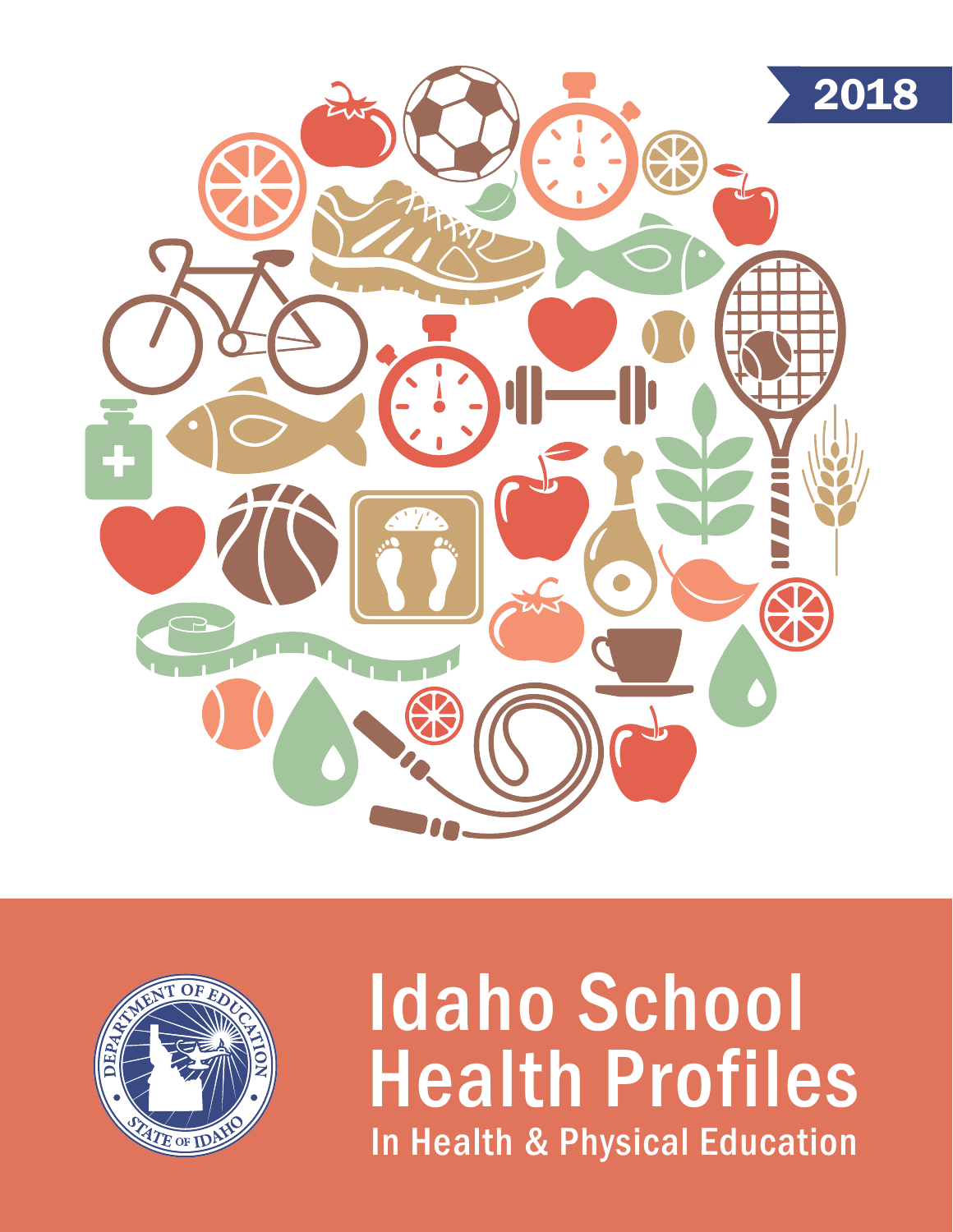# **RESULTS OF THE 2018 IDAHO SCHOOL HEALTH PROFILE SURVEY**

Prepared for the Idaho State Department of Education, Sherri Ybarra, State Superintendent of Public Instruction

November 2018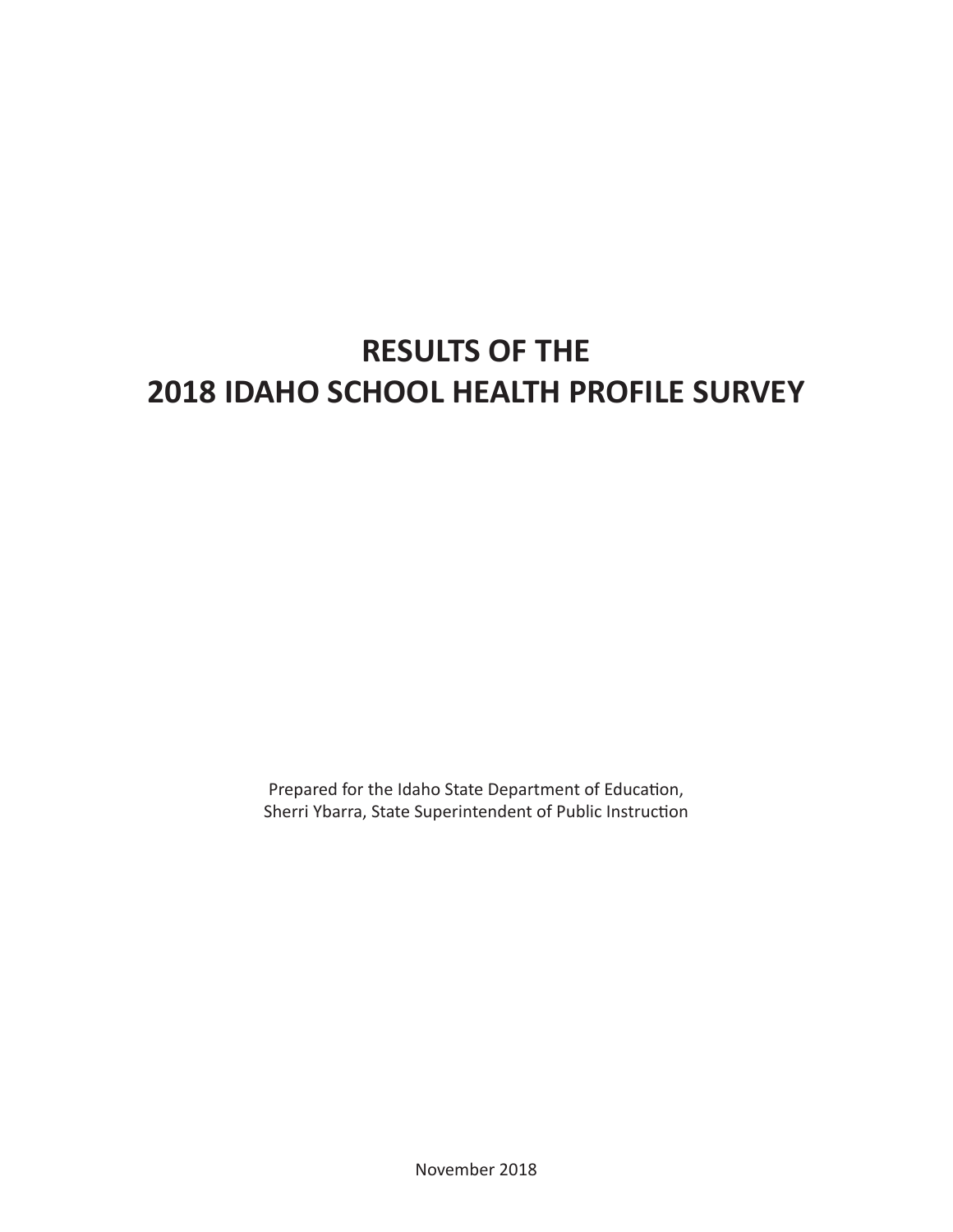This page intentionally left blank.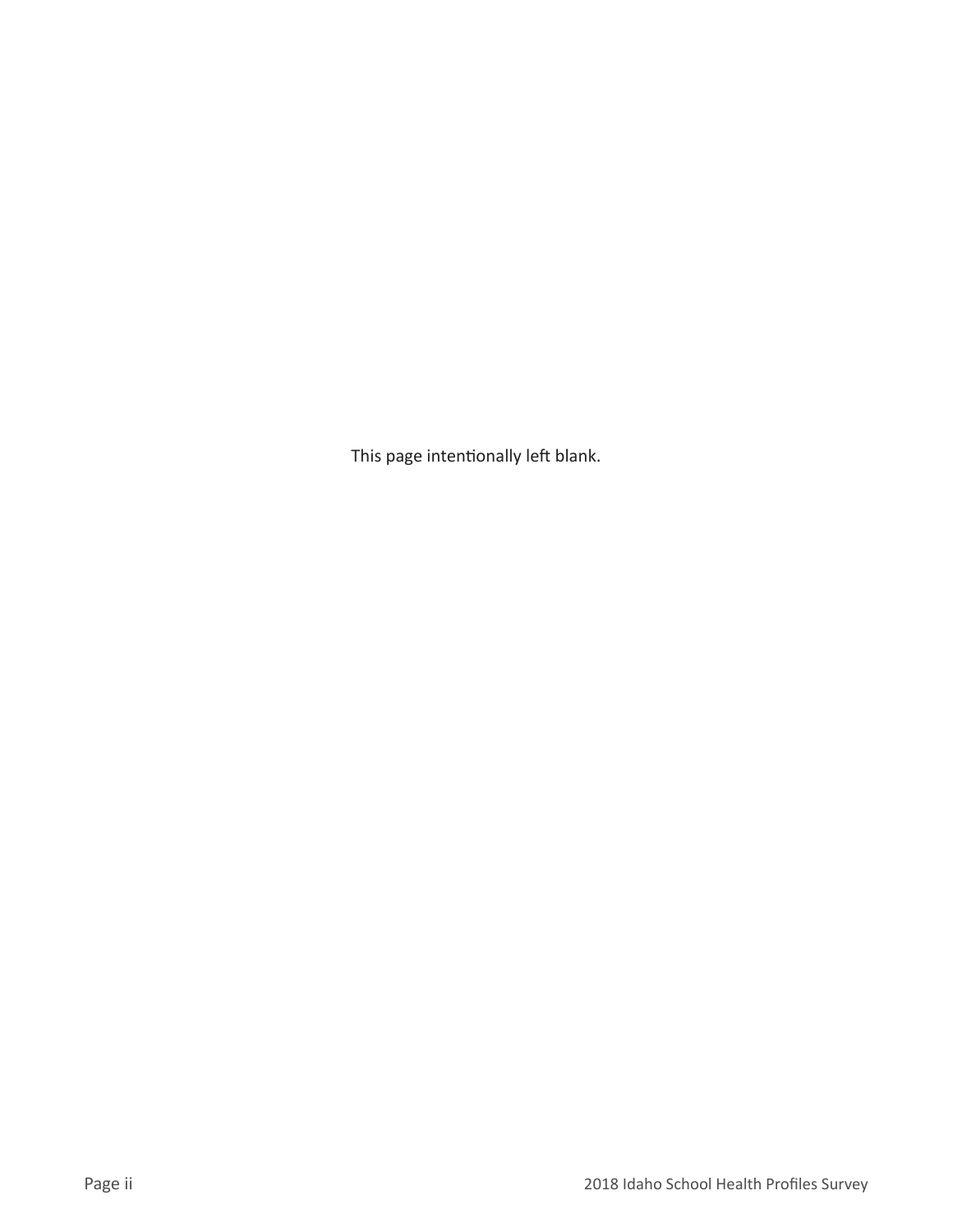# **TABLE OF CONTENTS**

| 2.             |  |
|----------------|--|
| 3.             |  |
|                |  |
| 4 <sup>1</sup> |  |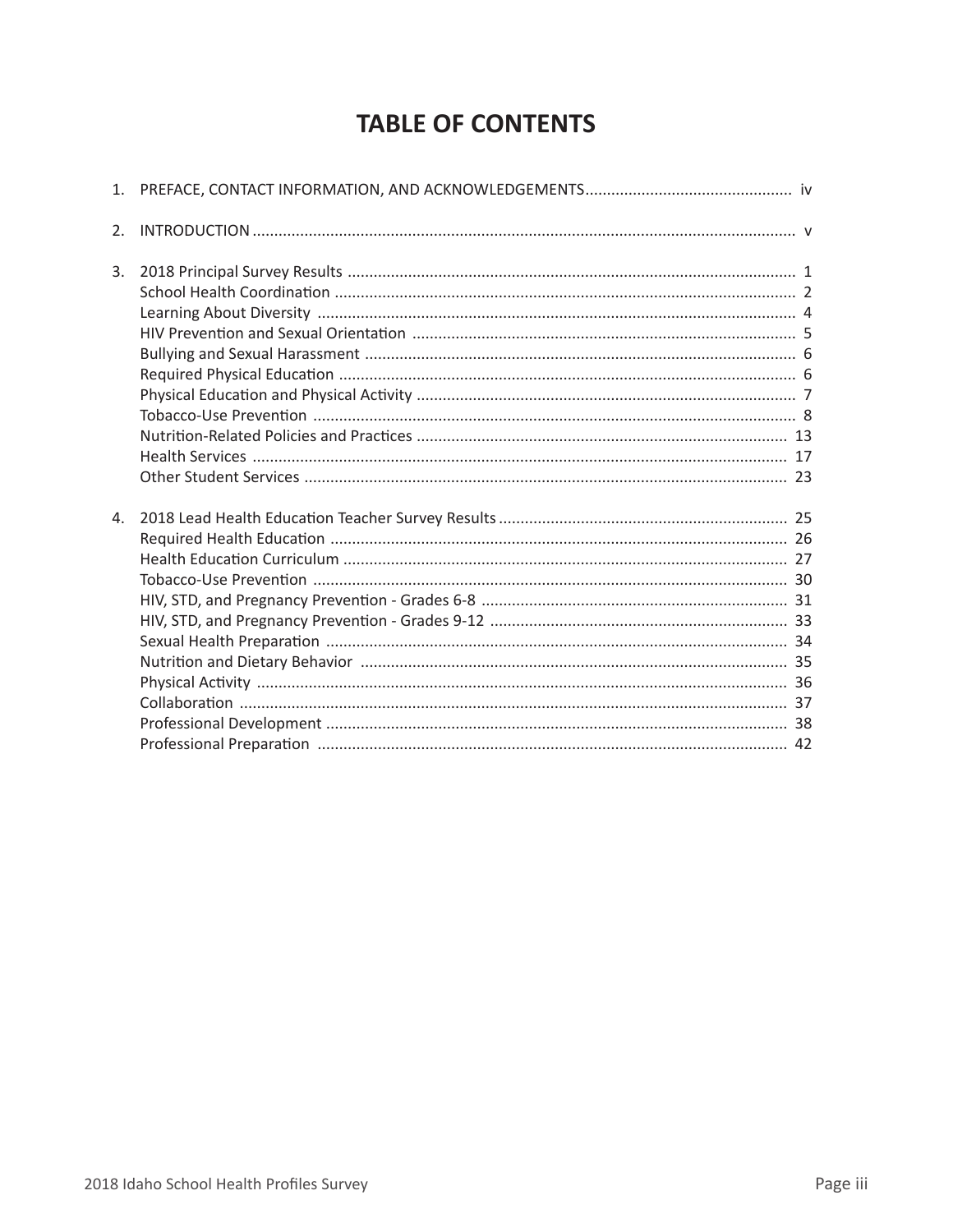# <span id="page-4-0"></span>**2018 IDAHO STATE DEPARTMENT OF EDUCATION SCHOOL HEALTH PROFILE SURVEY RESULTS**

This report summarizes the results of the 2018 Idaho School Health Profile Survey (Profiles). The Idaho State Department of Education (SDE) conducted the Profiles during the Spring 2018 school semester. Similar surveys were conducted in Idaho in even years beginning in 1994. Results of previous principal and lead health education teacher surveys dating back to 2000 are available from the SDE.

Survey results for each of the primary Profiles' categories: school health education; physical education and physical activity; practices related to bullying and sexual harassment; school health policies related to tobacco-use prevention and nutrition; school-based health services; family engagement and community involvement; and school health coordination are presented for each of the corresponding surveys:

- Results tables for the principal surveys
- Results tables for the lead health education teacher surveys

This publication was supported by the cooperative agreement # NU87PS004315-01-00 from the Centers for Disease Control and Prevention.

# **CONTACT INFORMATION**

For readers desiring additional information, contact Lisa Kramer, Idaho State Department of Education, for more information about the use of the Profiles in school health education programs:

- Phone (208) 332‑6947
- Email LKramer@sde.idaho.gov

### **ACKNOWLEDGEMENTS**

The Idaho State Department of Education and State Superintendent Sherri Ybarra acknowledge the participation, support, and cooperation of those persons who made the 2018 Idaho School Health Profiles Survey possible. Sincere appreciation is expressed to:

- The Centers for Disease Control and Prevention, Division of Adolescent and School Health, and the WESTAT Technical Assistance Project
- The school principals, lead health education teachers, and lead physical education teachers who participated in the 2018 Idaho School Health Education Profiles Survey

### **School Health Profiles**

The School Health Profiles is a system composed of surveys designed to assess middle and high school health policies and practices throughout the United States. School Health Profile surveys are conducted biennially by education and health agencies in many states, large urban school districts, territories, and tribal governments.

More information about the School Health Profiles, including an overview of the profiles or more detailed information on selected topics, can be found on the Centers for Disease Control and Prevention website: [www.cdc.](http://www.cdc.gov/healthyyouth/profiles/index.htm) [gov/healthyyouth/profiles/index.htm](http://www.cdc.gov/healthyyouth/profiles/index.htm)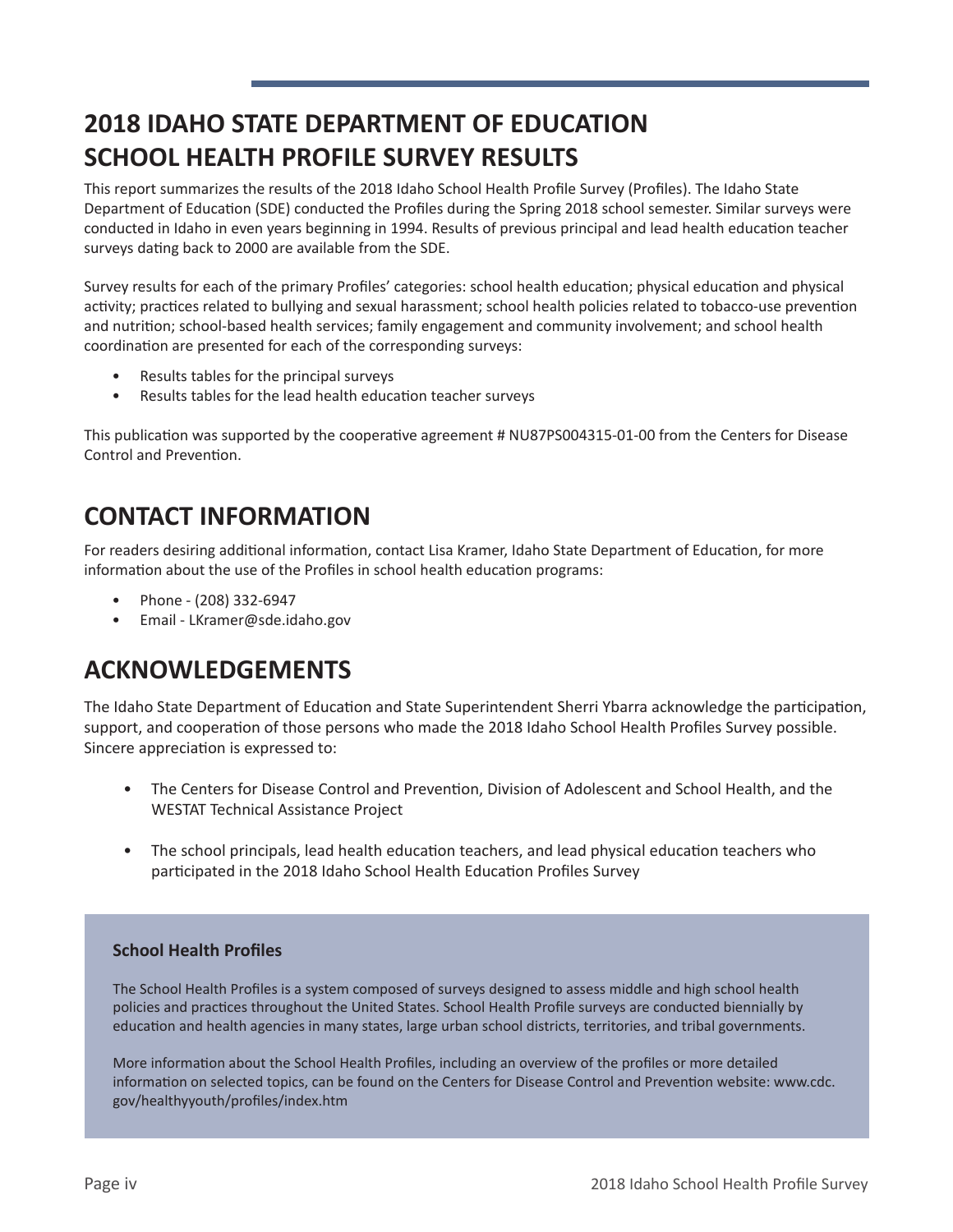### <span id="page-5-0"></span>**INTRODUCTION**

*Because young people in Idaho attend school about six hours a day approximately 180 days per year, schools are in a unique position to address health-related behaviors in order to improve the health status of Idaho students; both immediately and throughout their lifetimes.*

### **About the School Health Education Profile Survey**

The principal and lead health education teacher Profiles questionnaires were developed by the Division of Adolescent and School Health (DASH), National Center for HIV/AIDS, Viral Hepatitis, STD, and TB Prevention, Centers for Disease Control and Prevention (CDC) in collaboration with representatives from state, local, and territorial departments of health and education. These questionnaires can be used to monitor the current status of school health education; physical education and physical activity; practices related to bullying and sexual harassment; school health policies related to tobacco-use prevention and nutrition; school-based health services; family engagement and community involvement; and school health coordination. The findings can also be used to develop policies and programs for school health education.

A more complete breakdown of the results of the survey can be obtained from the Idaho State Department of Education.

### **Profiles Methodology**

### *Sampling*

The 2018 School Health Profiles used a systematic equal probability sampling strategy (i.e., surveys were mailed to a random sample of principal and lead health education teachers in any regular public, charter, alternative, or vocational school that serves students in any of grades 6 though 12).

The 2018 Idaho Profiles utilized two questionnaires, one for school principals and one for lead health education teachers. The principal's questionnaire examines health education from an administrative perspective, while the lead health education teacher's questionnaire looked at health and physical education from an instructional perspective. These questionnaires were mailed to 259 eligible secondary public, charter, alternative, and vocational schools containing any of grades 6 through 12 in Idaho during the spring of 2018. Usable questionnaires were received from 185 principals (for a response rate of 71%) and 182 health education teachers (for response rates of 70%).

### *Data Analysis*

Because Idaho's response rates for the surveys was greater than or equal to 70%, results for the 2018 Idaho Profiles are considered to represent all Idaho public, charter, alternative, or vocational schools with students in any grades of 6 through 12 and can be used to describe school health policies and practices of all regular public, charter, alternative, or vocational schools in Idaho.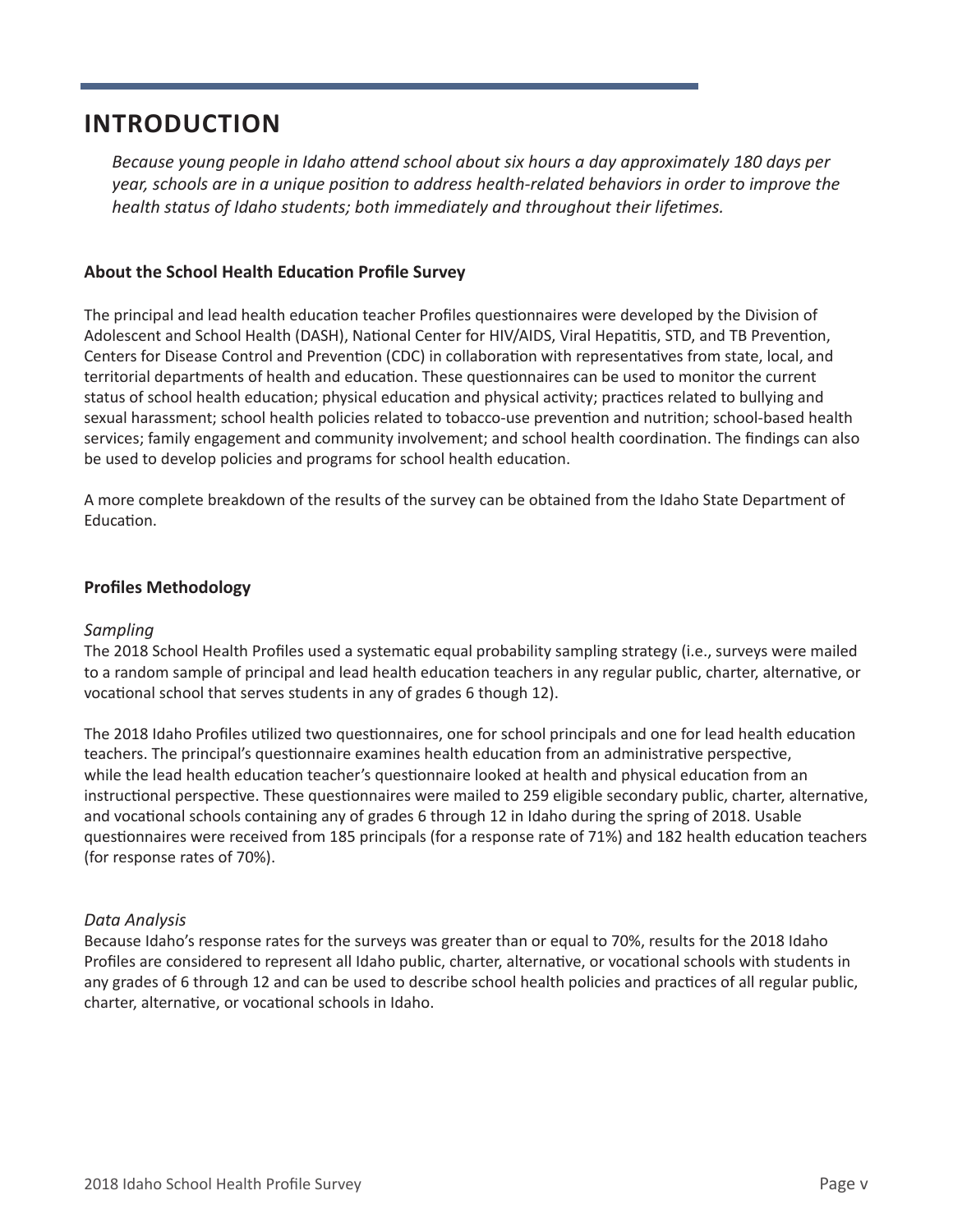This page intentionally left blank.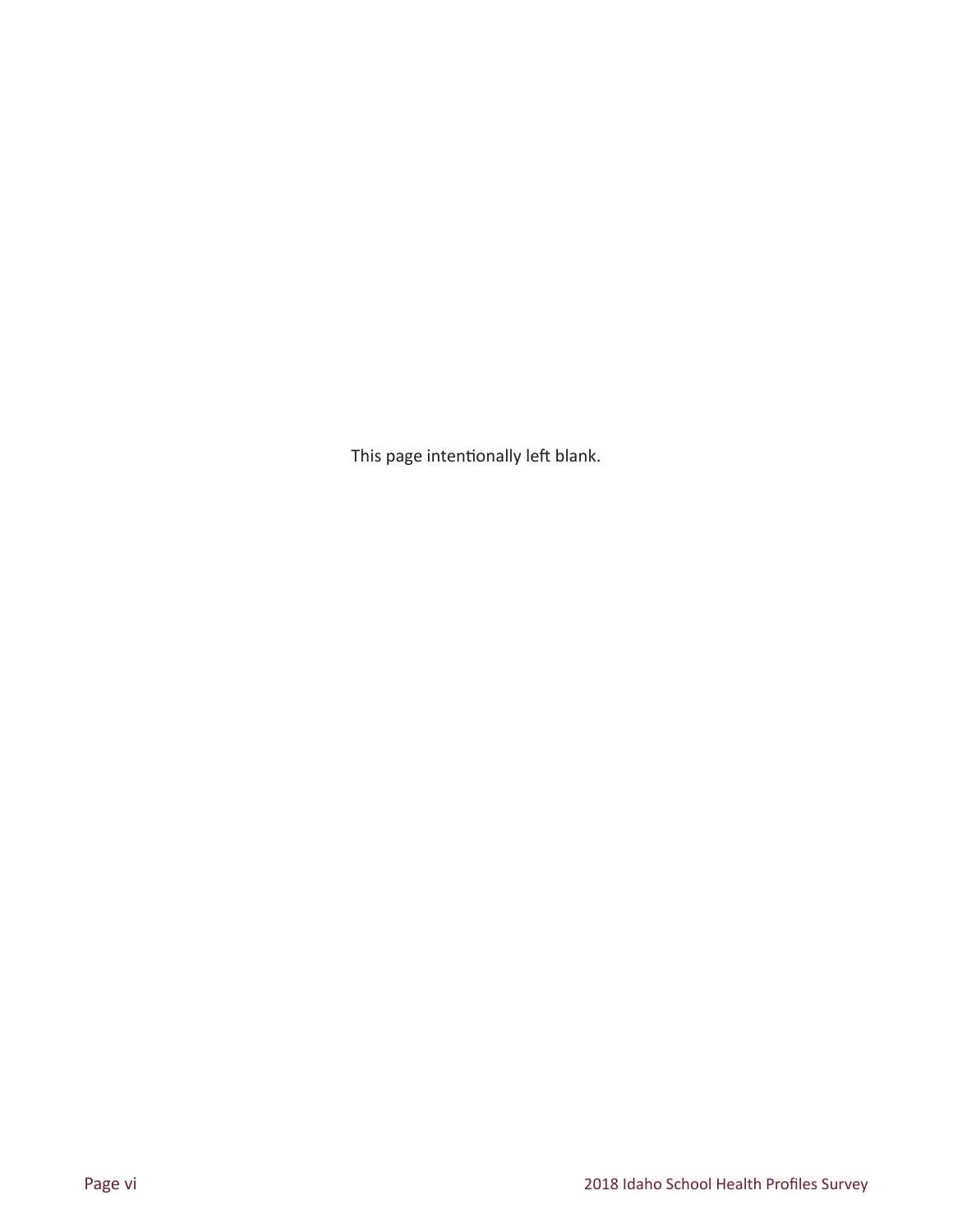# <span id="page-7-0"></span>**PRINCIPAL SURVEY RESULTS 2018 IDAHO PROFILES**

The 2018 Profiles Principal Survey results for all participating schools combined are presented in the following section. The percentages shown are representative of all regular public, charter, alternative, and vocational schools in Idaho that have at least one of grades 6 through 12. Results are organized by the topic areas included as part of the 2018 principal's survey: school health education; physical education and physical activity; practices related to bullying and sexual harassment; school health policies related to tobacco-use prevention and nutrition; school-based health services; family engagement and community involvement; and school health coordination. For a more detailed breakout of all results contact the Idaho State Department of Education.

*Trend Analysis -* **Selected measures include 2016 Profiles results for comparison. Additional trend analysis results are available from the Idaho State Department of Education.**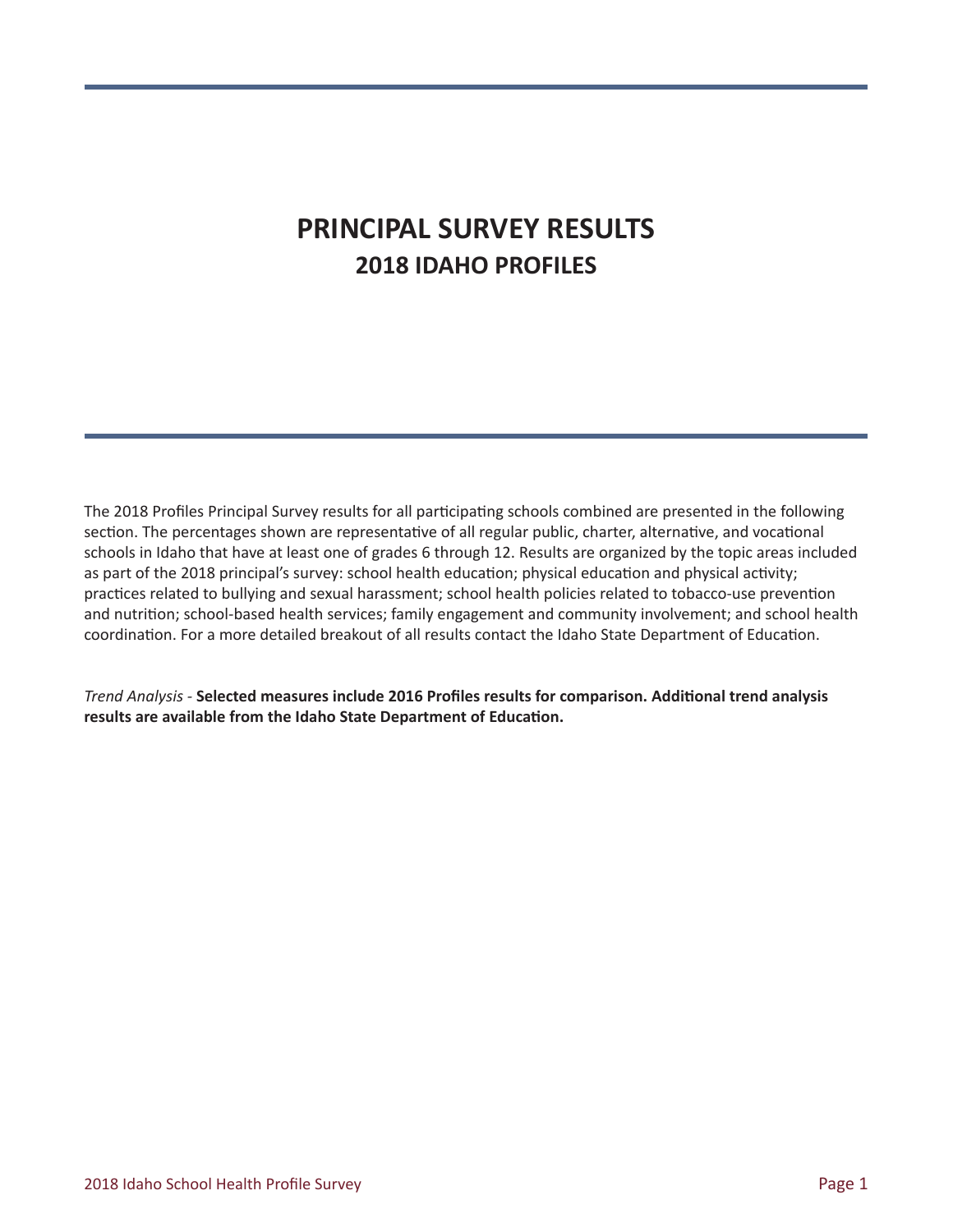# <span id="page-8-0"></span>**School Health Coordination**

Question 1. Percentage of schools that ever used the *School Health Index* or other self-assessment tool to assess school policies, activities, and programs in the following areas.



Question 2. Percentage of schools with a School Improvement Plan (SIP) that includes health-related objectives on the following topics.

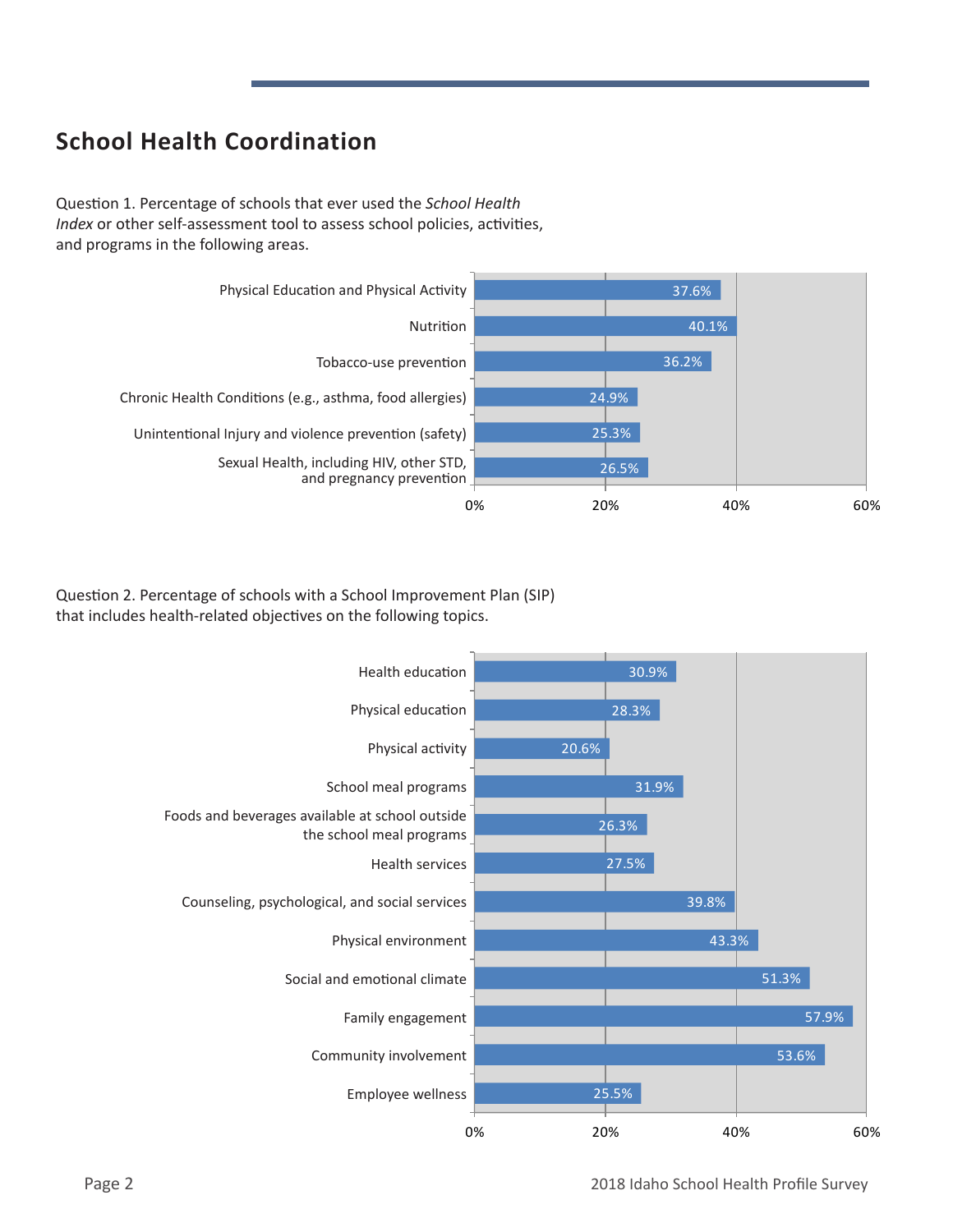#### **Each local education agency participating in the National School Lunch Program or the School Breakfast Program is required to develop and implement a local wellness policy.**

Question 4. Percentage of schools that performed each of the following activities during the past year.



Question 5. Percentage of schools that currently have someone who oversees or coordinates school health and safety programs and activities. (2016 result: 78.2%)



**49.3%**

Question 6. Percentage of schools that have one or more than one group (e.g., a school health council, committee, or team) that offers guidance on the development of policies or coordinates activities on health topics. (2016 result: 37.4%)

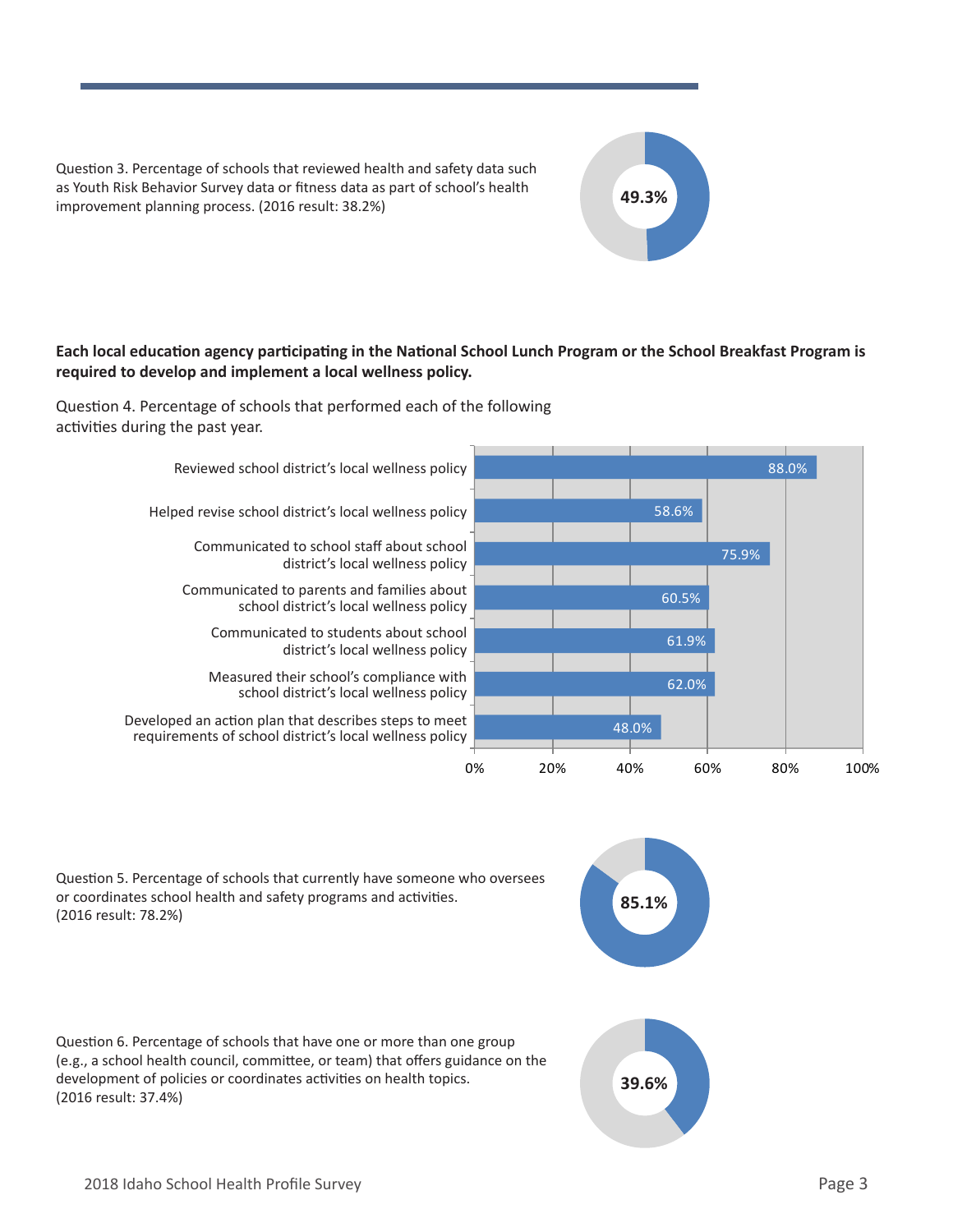<span id="page-10-0"></span>Question 7. Percentage of schools that have a school health council, committee, or team that did the following activities during the past year.\*



\*Among schools that have one or more than one group that offers guidance on the development of policies or coordinates activities on health topics.

# **Learning About Diversity**

Question 8. Percentage of schools that have any clubs that give students opportunities to learn about people different from them, such as students with disabilities, homeless youth, or people from different cultures. (2016 result: 50.3%)



Question 9. Percentage of schools that offer each of the following activities for students to learn about people different from them, such as students with disabilities, homeless youth, or people from different cultures.

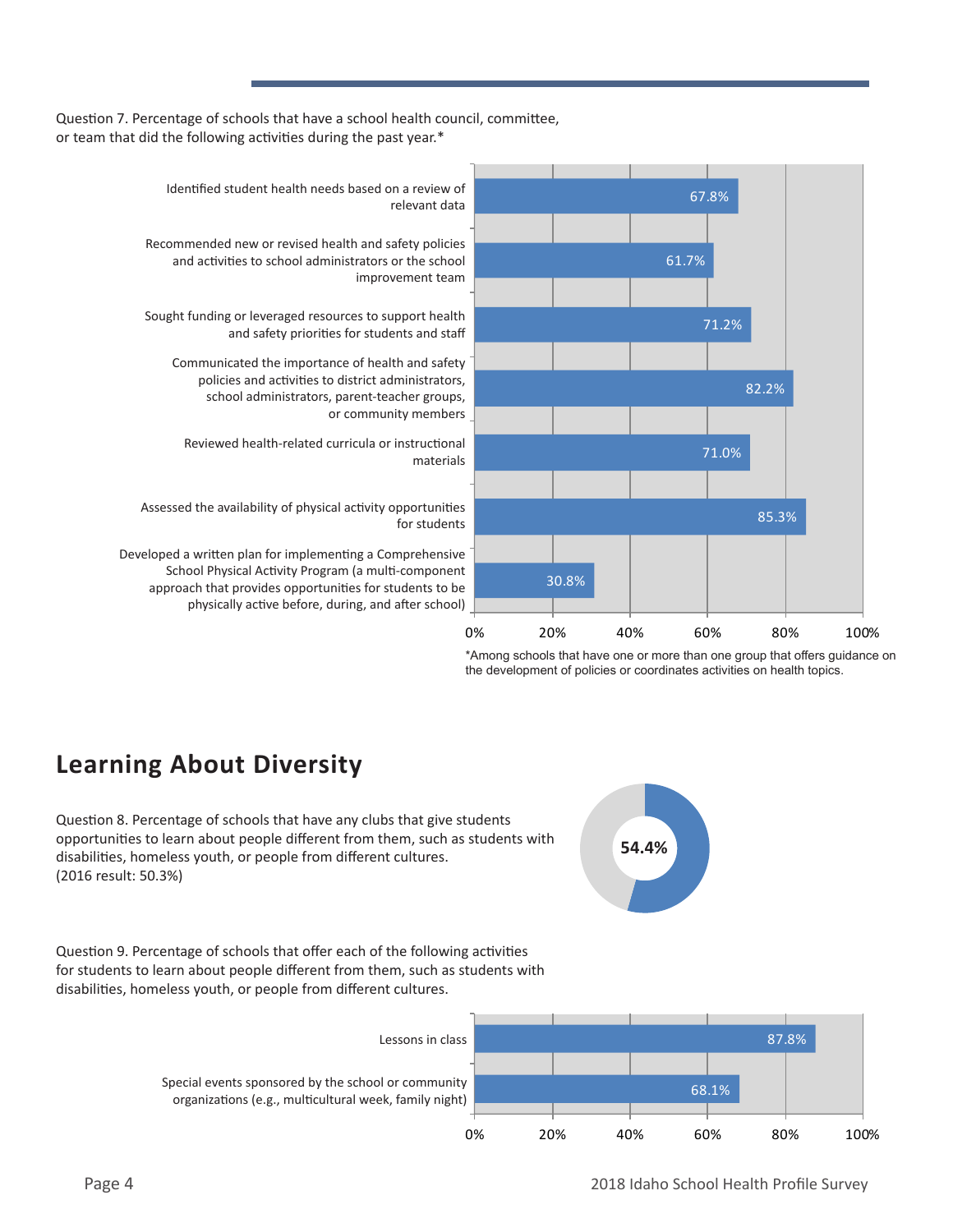# <span id="page-11-0"></span>**HIV Prevention and Sexual Orientation**

Question 10. Percentage of schools that have a student-led club that aims to create a safe, welcoming, and accepting school environment for all youth, regardless of sexual orientation or gender identity. (2016 result: 26.3%)

Question 11. Percentage of schools that engage in the following practices related to lesbian, gay, bisexual, transgender, or questioning (LGBTQ) youth.



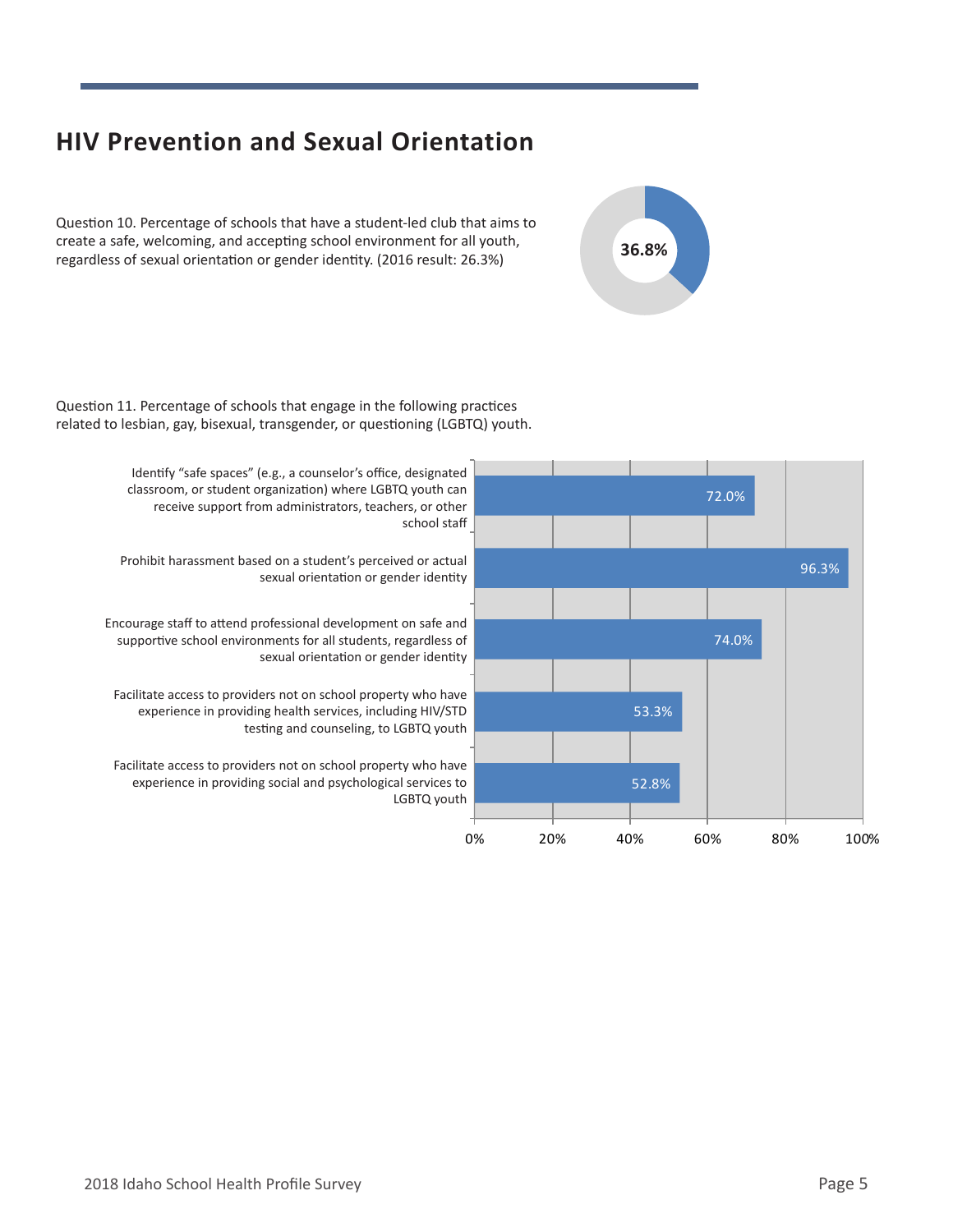# <span id="page-12-0"></span>**Bullying and Sexual Harassment**

Question 13. Percentage of schools that have a designated staff member to whom students can confidentially report student bullying and sexual harassment, including electronic aggression. (2016 result: 93.6%) Question 14. Percentage of schools that use electronic, paper, or oral communication to publicize and disseminate policies, rules, or regulations on bullying and sexual harassment, including electronic aggression. Question 12. Percentage of schools in which staff received professional development on preventing, identifying, and responding to student bullying and sexual harassment, including electronic aggression, during the past year. (2016 result: 82.3%) **93.1% 95.0% 92.4%**



Question 15. Percentage of schools that taught a required physical education course in each of the following grades.



(2016 result: 91.4%)

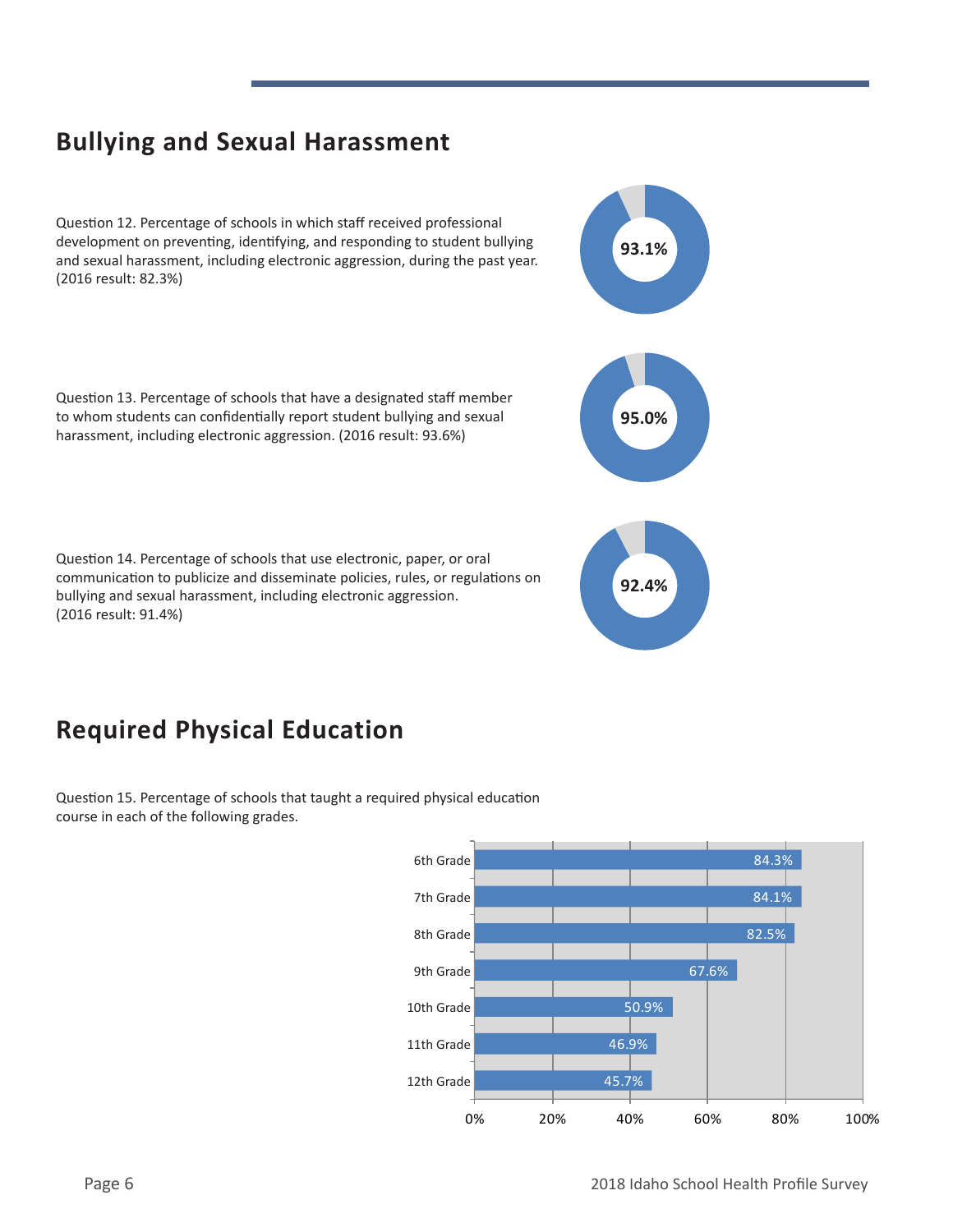# 2018 Idaho School Health Profile Survey Page 7

# <span id="page-13-0"></span>**Physical Education and Physical Activity**

Question 16. Percentage of schools in which physical education teachers or specialists received professional development on physical education or physical activity during the past year. (2016 result: 67.3%)

Question 17. Percentage of schools that provide those who teach physical education with the following materials.





activity breaks in classrooms during the school day outside of physical education. (2016 result: 42.0%)

Question 18. Percentage of schools in which students participate in physical

Question 19. Percentage of schools that offer opportunities for all students to participate in intramural sports programs or physical activity clubs. (2016 result: 56.5%)

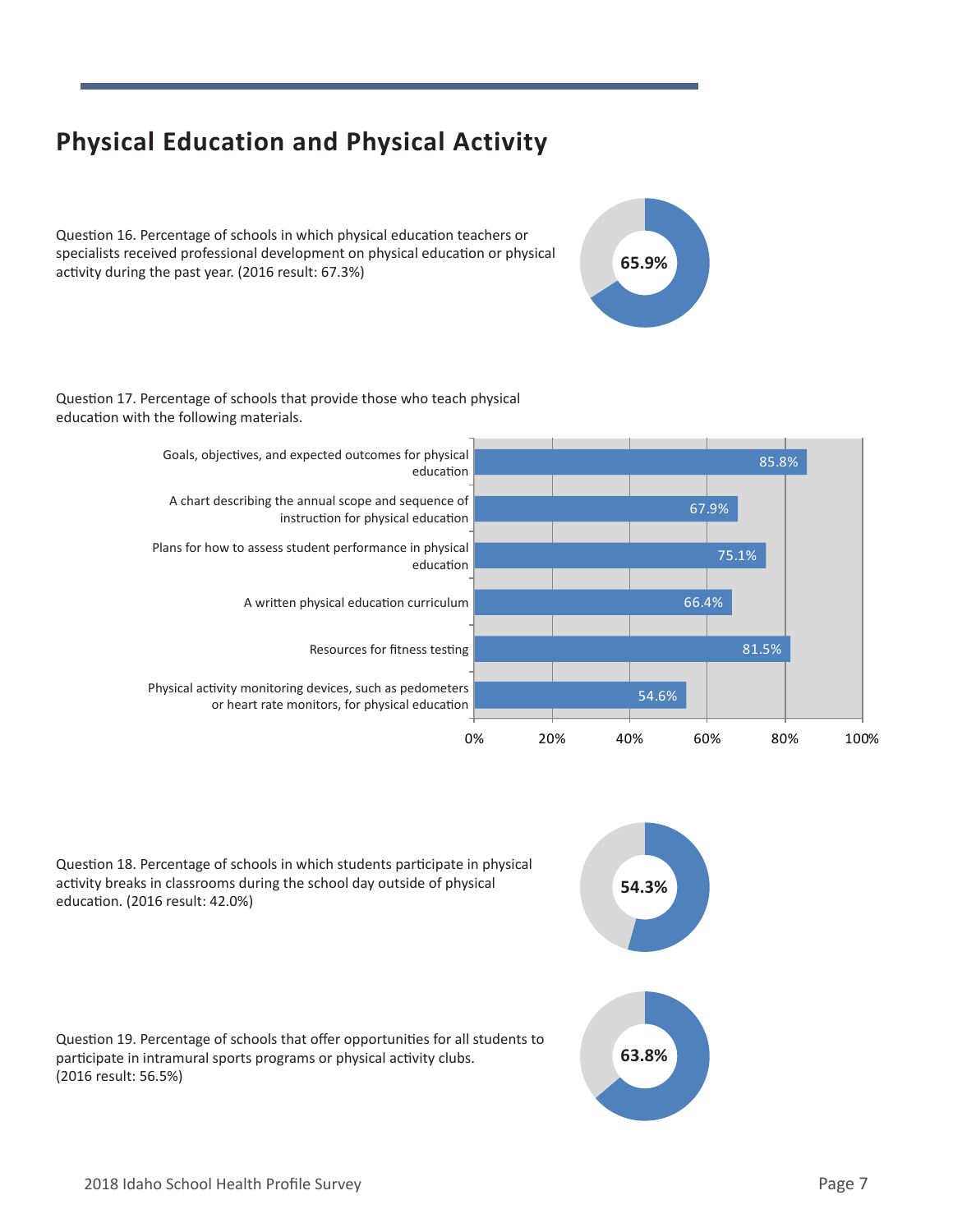<span id="page-14-0"></span>Question 20. Percentage of schools that offer interscholastic sports to students. (2016 result: 80.6%)



Question 21. Percentage of schools that offer opportunities for students to participate in physical activity through organized physical activities or access to facilities or equipment for physical activity during the following times.



Question 22. Percentage of schools that have a joint use agreement for shared use of the following school or community facilities.



## **Tobacco-Use Prevention**

Question 23. Percentage of schools that have adopted a policy prohibiting tobacco use. (2016 result: 98.5%)

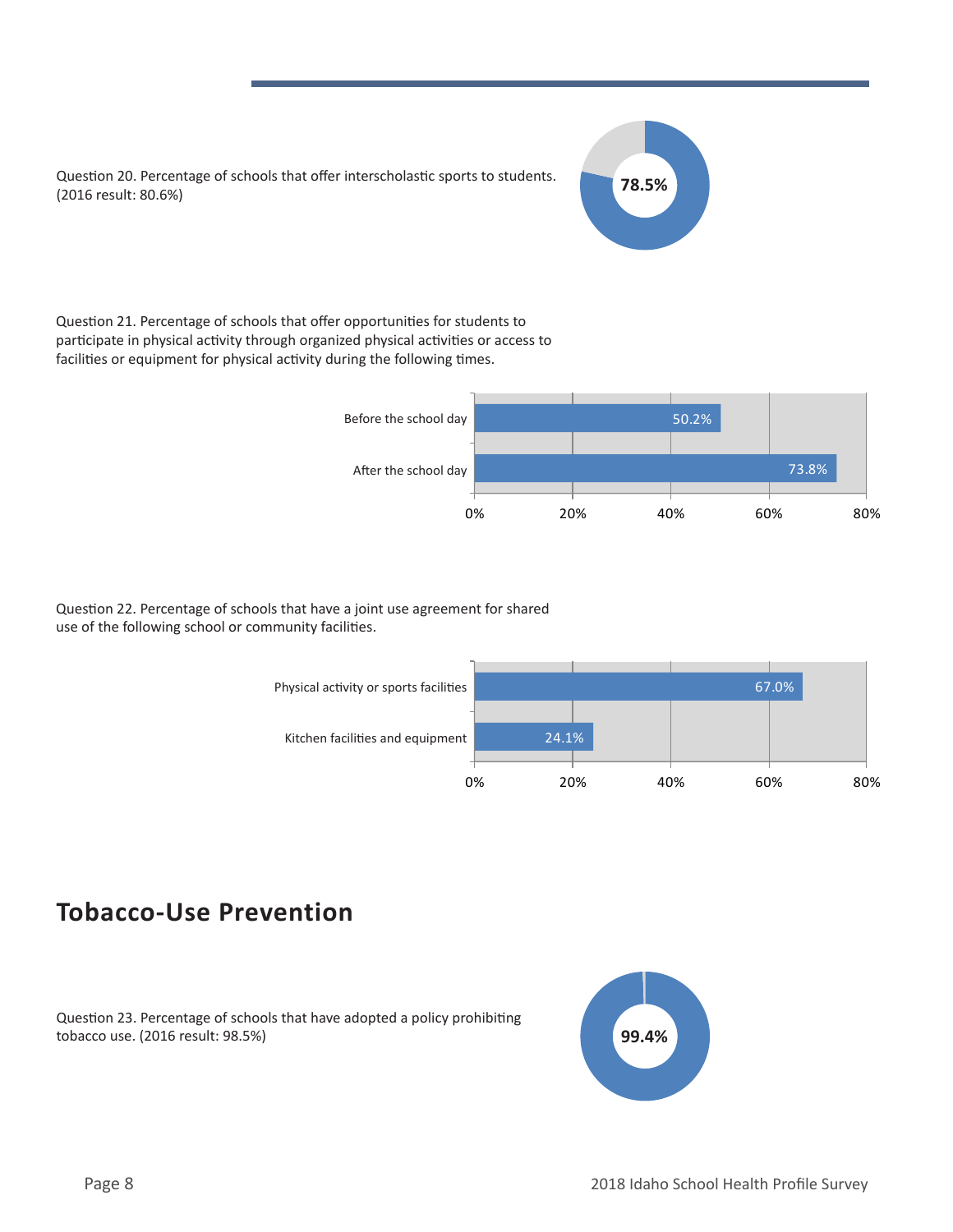Question 24. (Students) Percentage of schools that have a tobacco-use prevention policy that specifically prohibits the use of each type of tobacco for students during any school-related activity.



Question 24. (Faculty/Staff) Percentage of schools that have a tobacco-use prevention policy that specifically prohibits the use of each type of tobacco for faculty/staff during any school-related activity.



Question 24. (Visitors) Percentage of schools that have a tobacco-use prevention policy that specifically prohibits the use of each type of tobacco for visitors during any school-related activity.

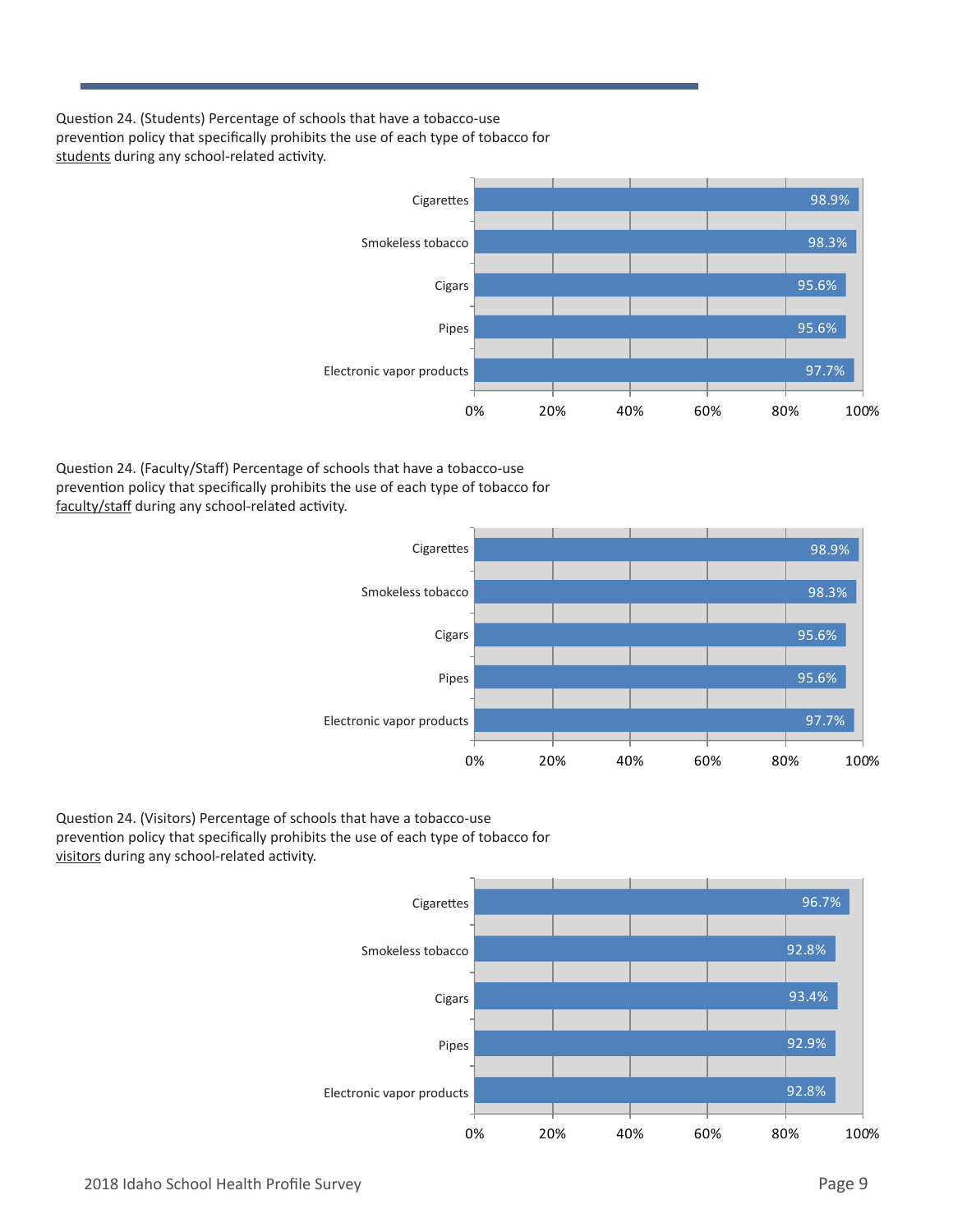Question 25. (Students) Percentage of schools that have a tobacco-use prevention policy that specifically prohibits tobacco use during each of the following times for students.



Question 25. (Faculty/Staff) Percentage of schools that have a tobacco-use prevention policy that specifically prohibits tobacco use during each of the following times for faculty/staff.



Question 25. (Visitors) Percentage of schools that have a tobacco-use prevention policy that specifically prohibits tobacco use during each of the following times for visitors.

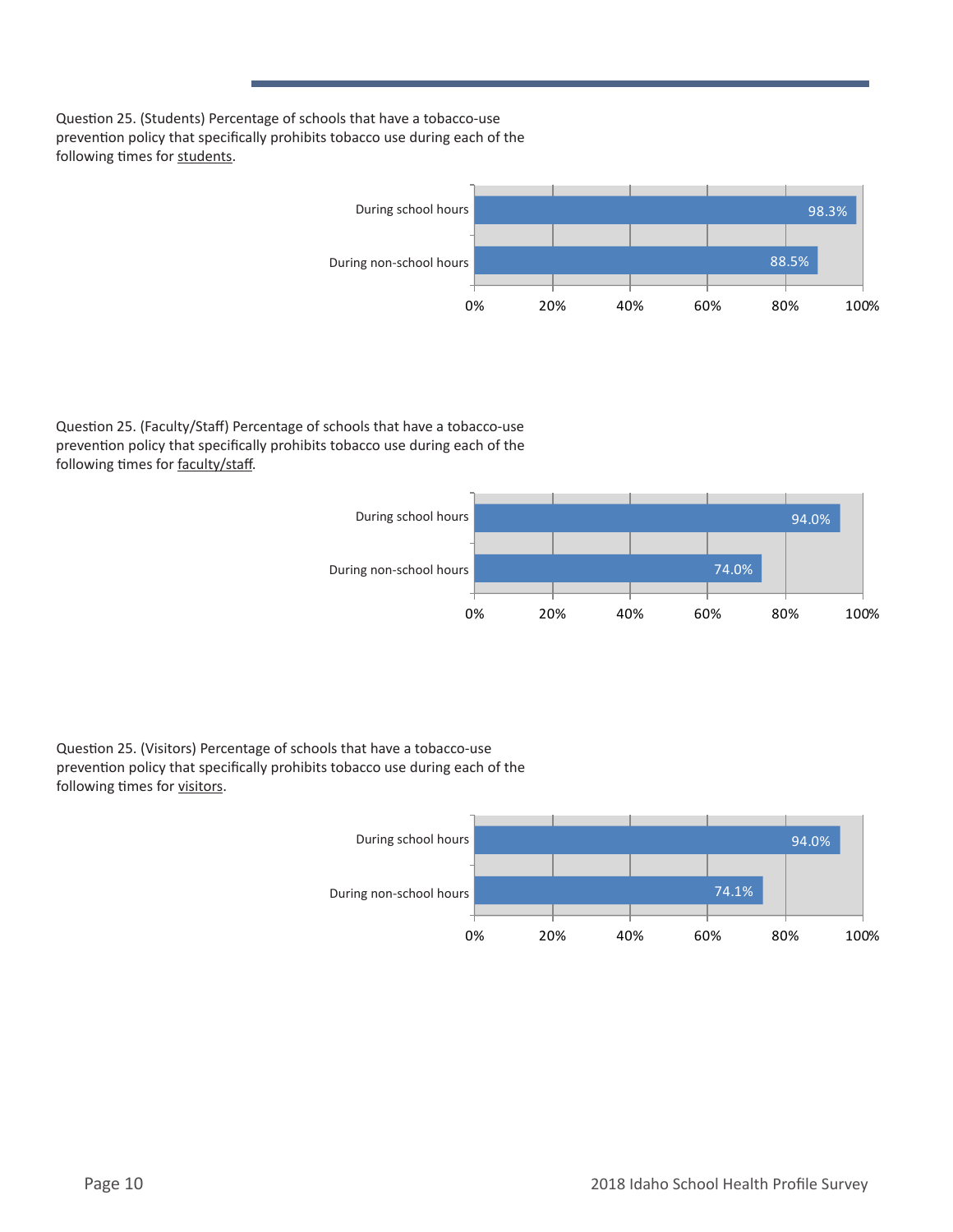Question 26. (Students) Percentage of schools that have a tobacco-use prevention policy that specifically prohibits tobacco use in each of the following locations for students.



Question 26. (Faculty/Staff) Percentage of schools that have a tobacco-use prevention policy that specifically prohibits tobacco use in each of the following locations for faculty/staff.



Question 26. (Visitors) Percentage of schools that have a tobacco-use prevention policy that specifically prohibits tobacco use in each of the following locations for visitors.

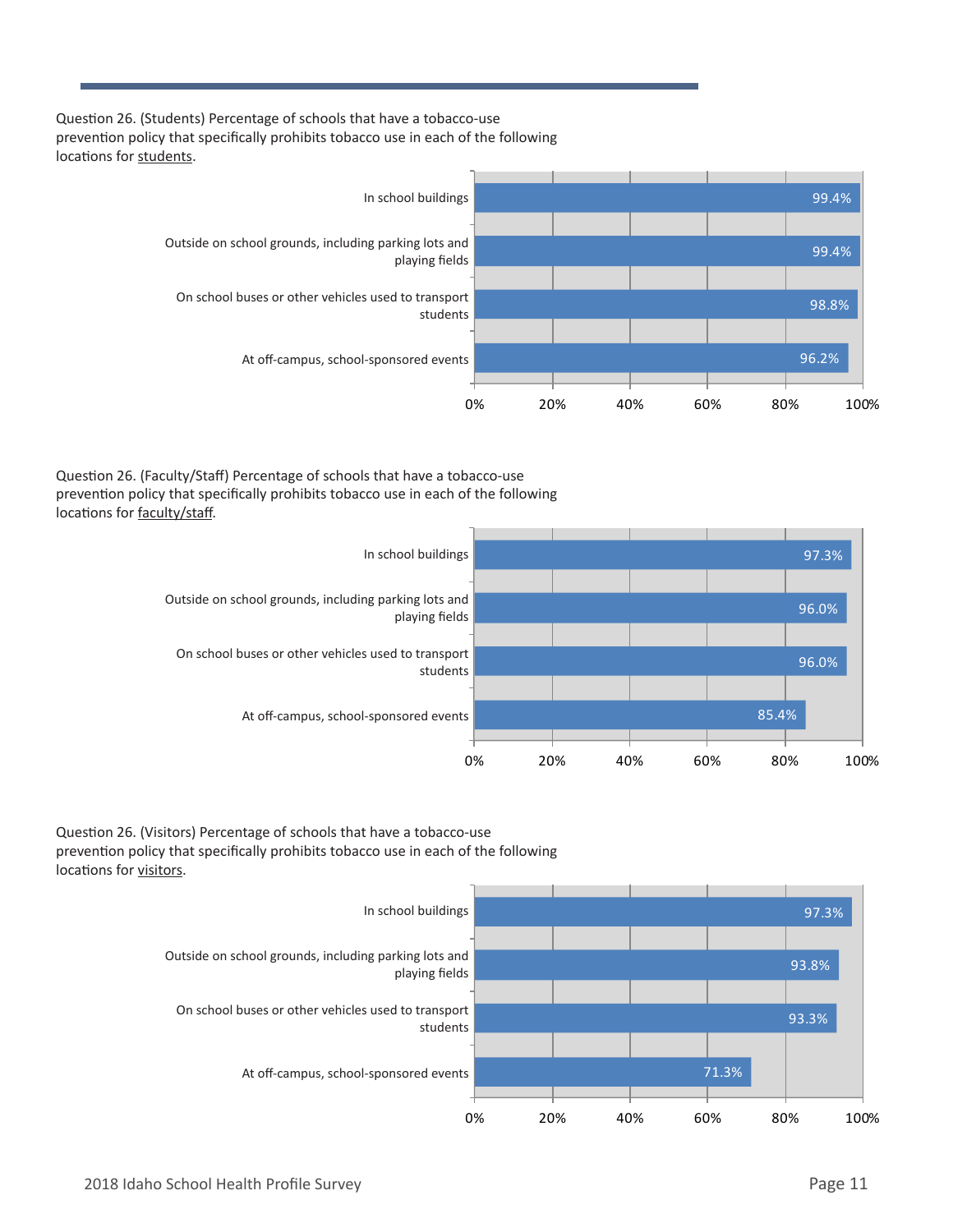Questions 24-26 (combined). Percentage of schools that follow a policy that mandates a "tobacco-free environment." (2016 result: 49.7%)

A "tobacco-free environment" is one that prohibits tobacco use by students, staff, and visitors in school buildings, at school functions, in school vehicles, on school grounds, and at off-site school events, applicable 24 hours a day and seven days a week.

Question 27. Percentage of schools that post signs marking a tobacco-free school zone, that is, a specified distance from school grounds where tobacco use is not allowed. (2016 result: 66.2%)





**51.4%**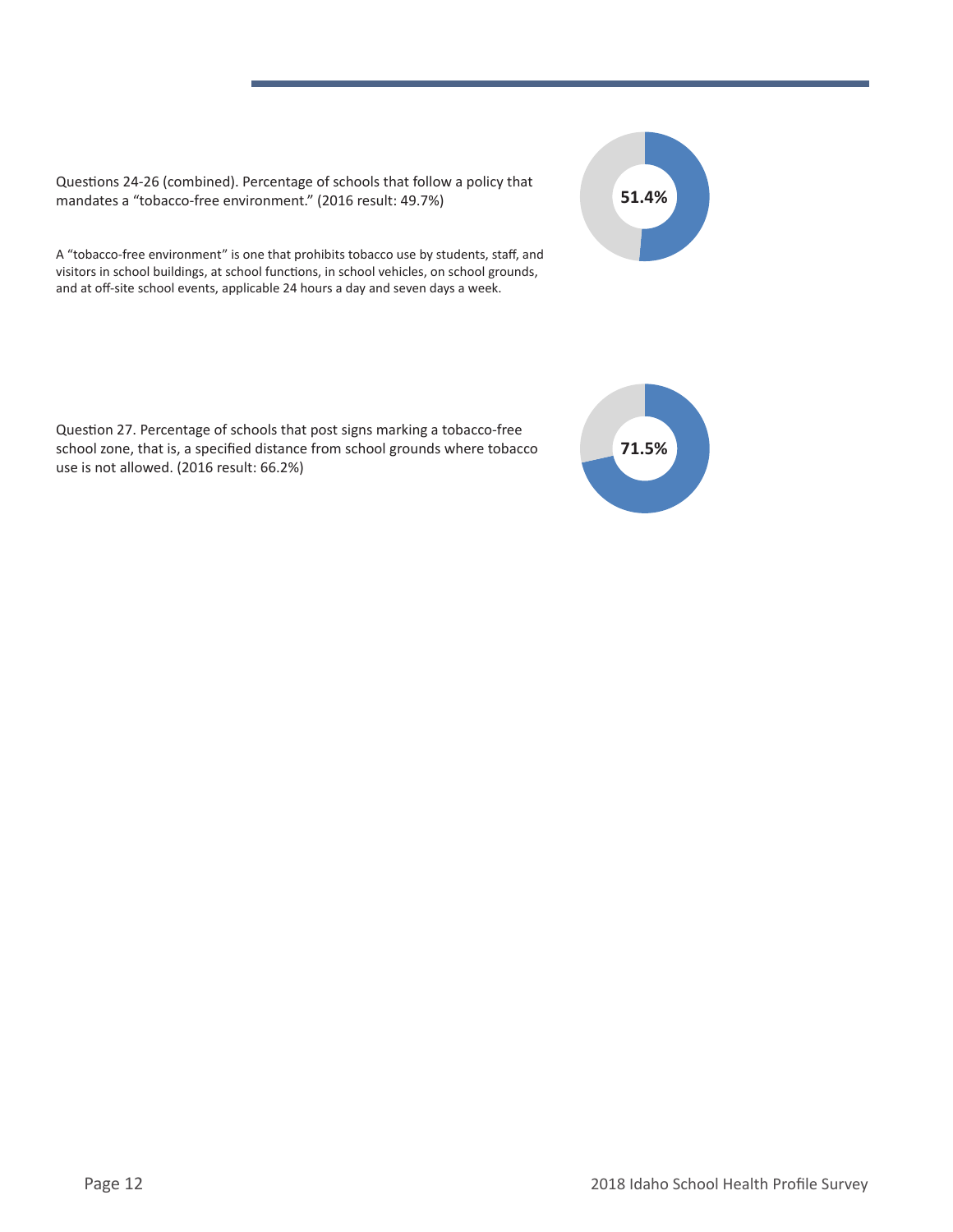# <span id="page-19-0"></span>**Nutrition-Related Policies and Practices**

Question 28. Percentage of schools that never, rarely, sometimes, or almost always or always offer fruits or non-fried vegetables at celebrations when foods and beverages are offered.





Question 29. Percentage of schools in which students can purchase snack foods or beverages from one or more vending machines at the school or at a school store, canteen, or snack bar. (2016 result: 74.7%)

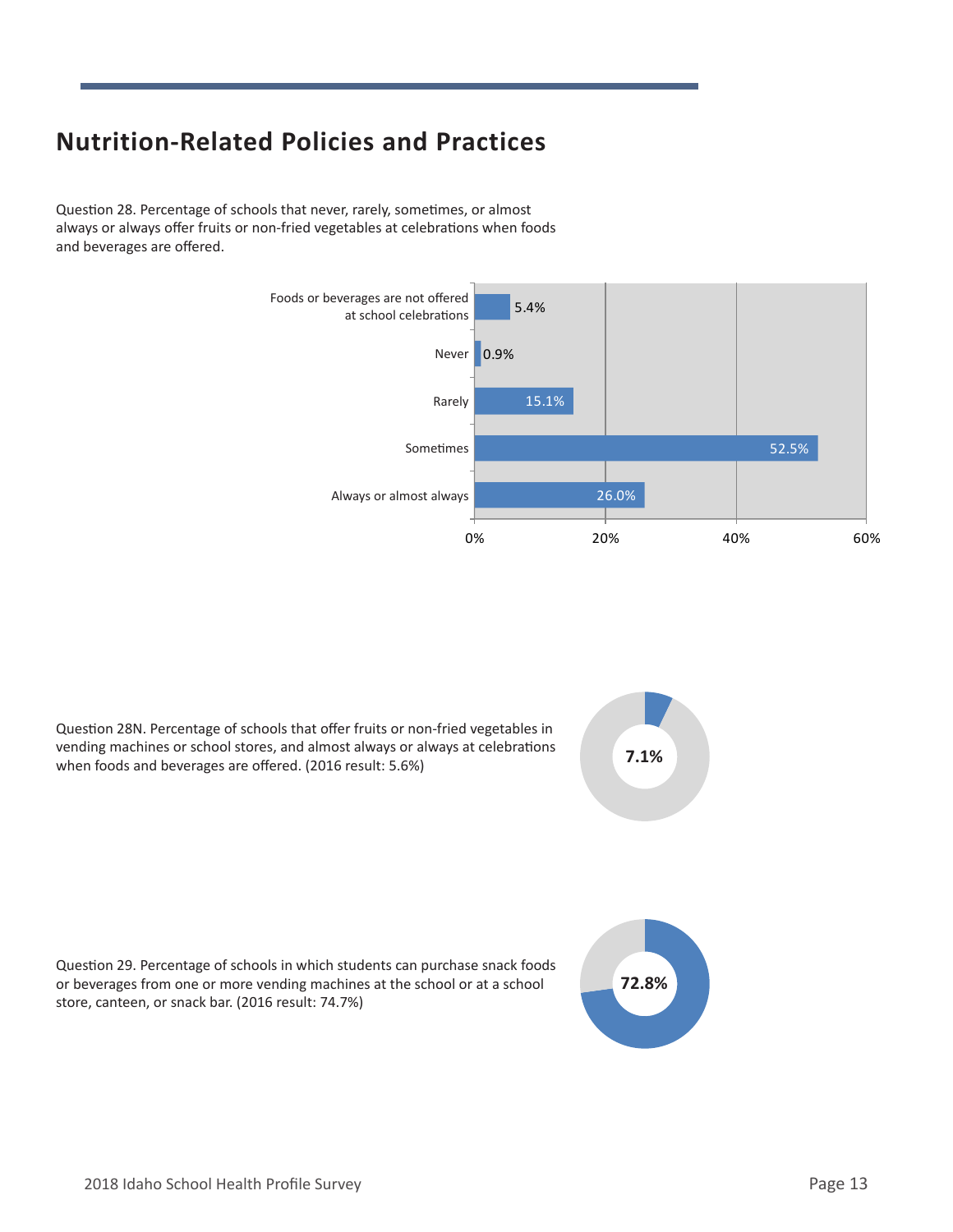Question 30. Percentage of schools in which students can purchase the following snack foods or beverages from vending machines or at the school store, canteen, or snack bar.\*



\*Among those schools in which students can purchase snack foods or beverages from one or more vending machines at the school or at a school store, canteen, or snack bar.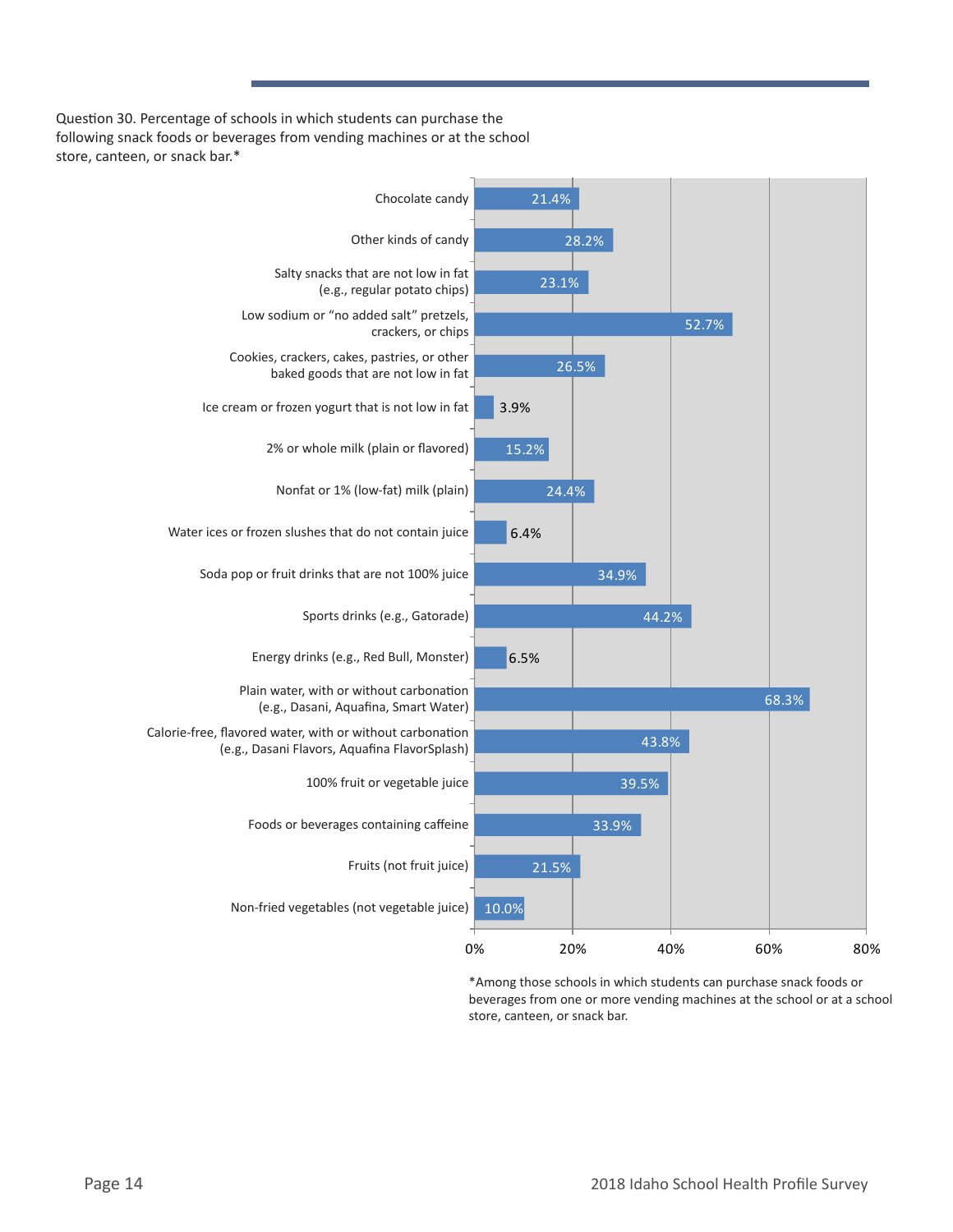Question 31. Percentage of schools that have done any of the following activities during the current school year.

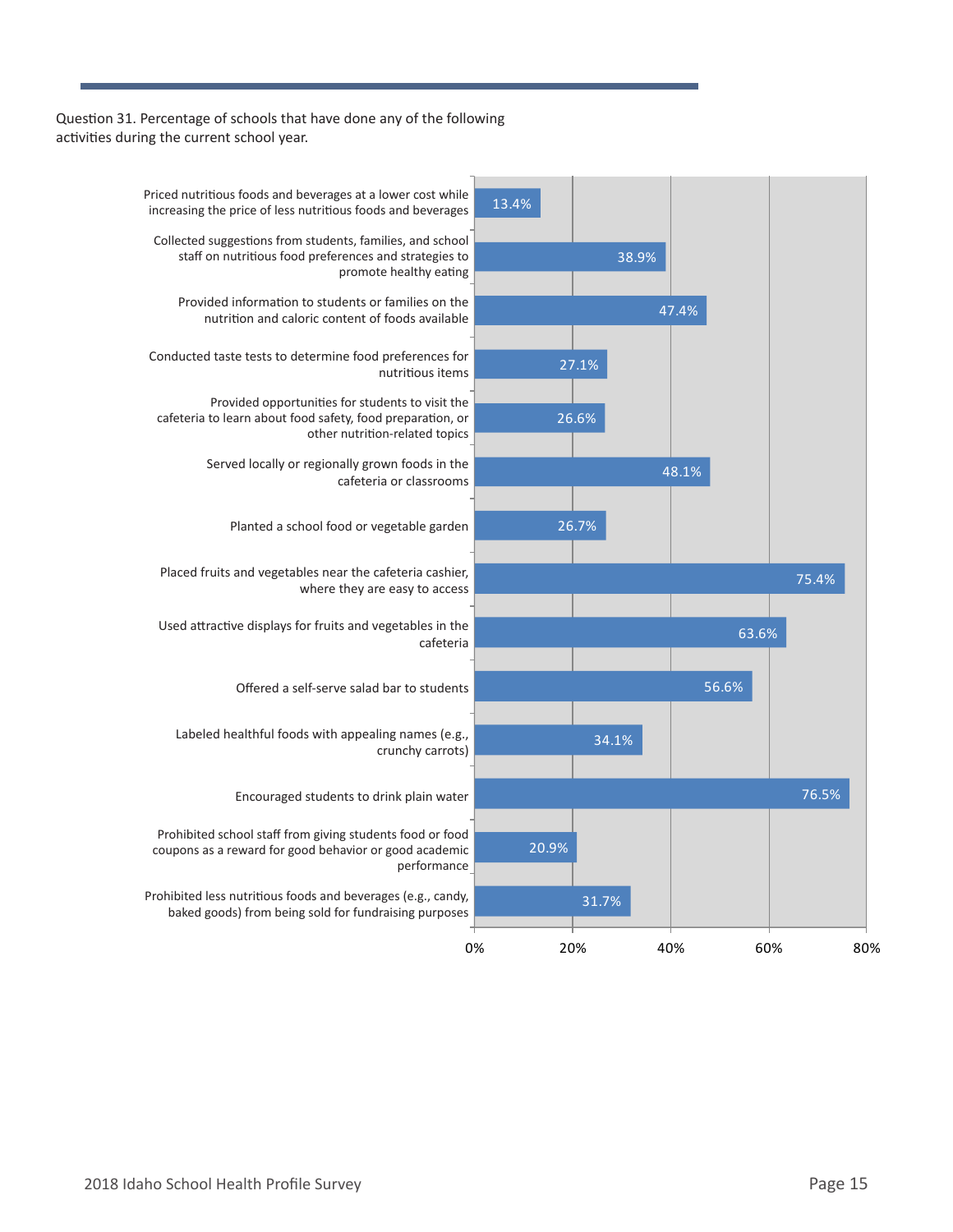Question 32. Percentage of schools that prohibit advertisements for candy, fast food restaurants, or soft drinks in the following locations.



Question 33. Percentage of schools that permit students to have a drinking water bottle with them during the school day.



Question 34. Percentage of schools that offer a free source of drinking water in the following locations.

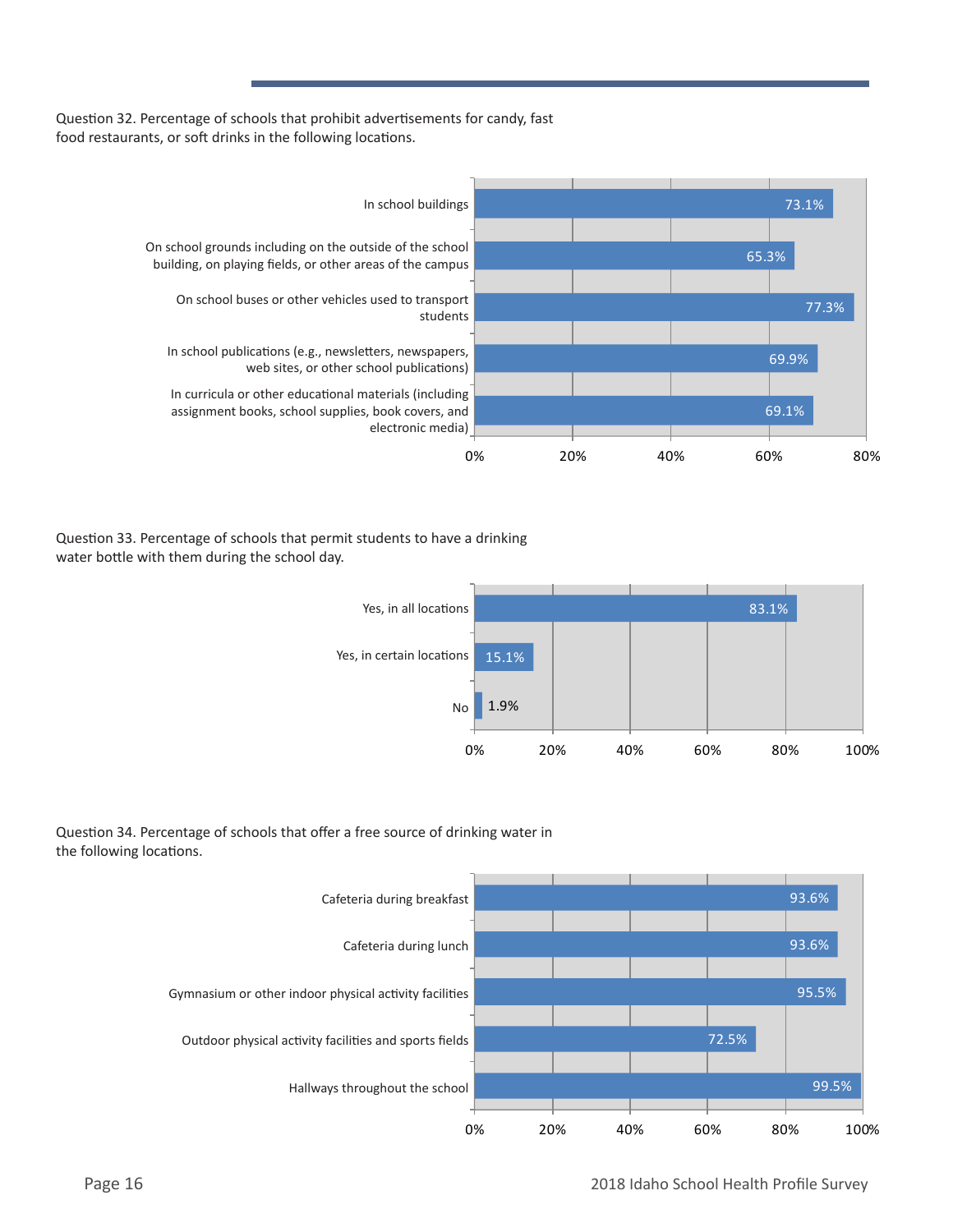# <span id="page-23-0"></span>**Health Services**

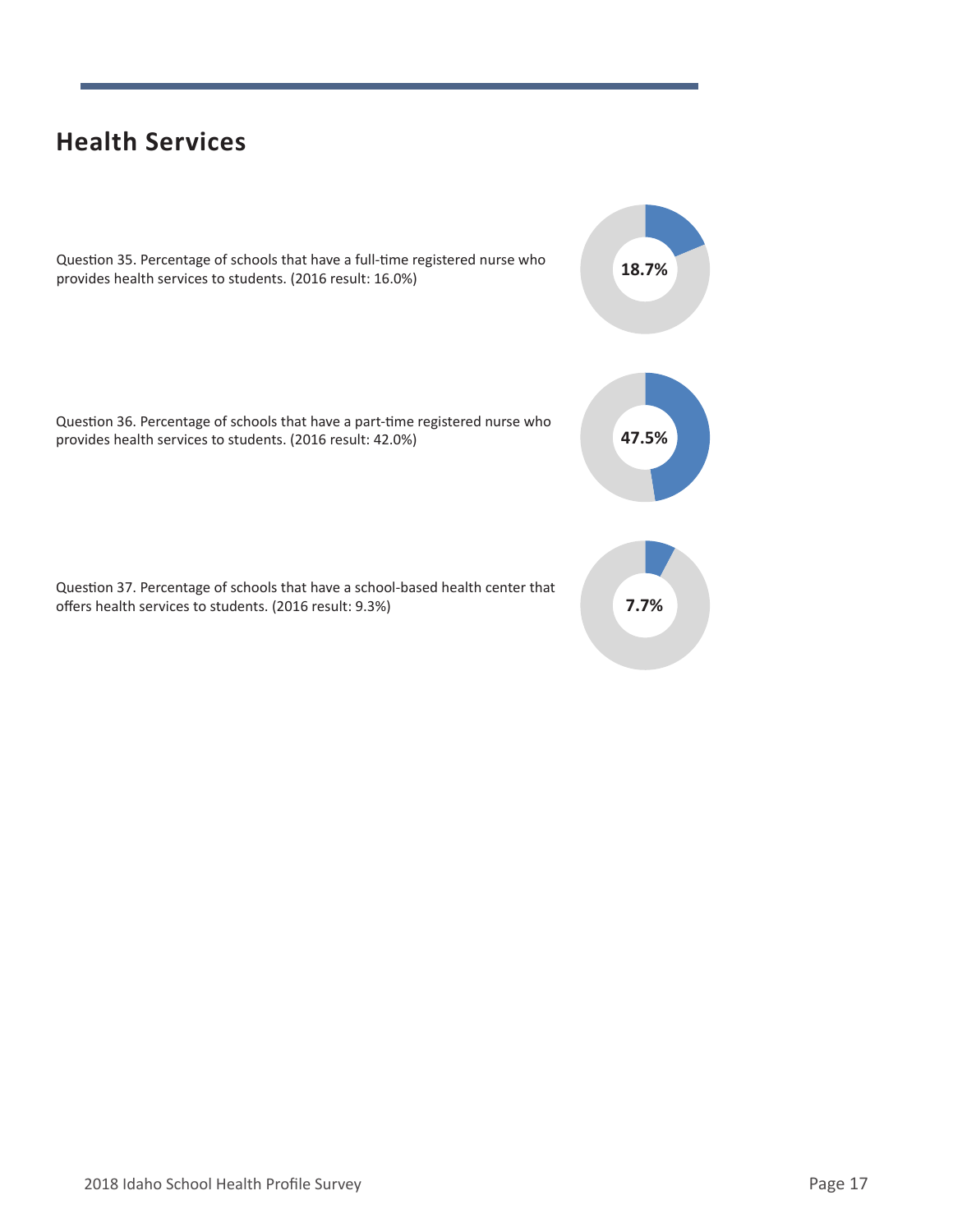

Question 38. Percentage of schools that provide the following services to students.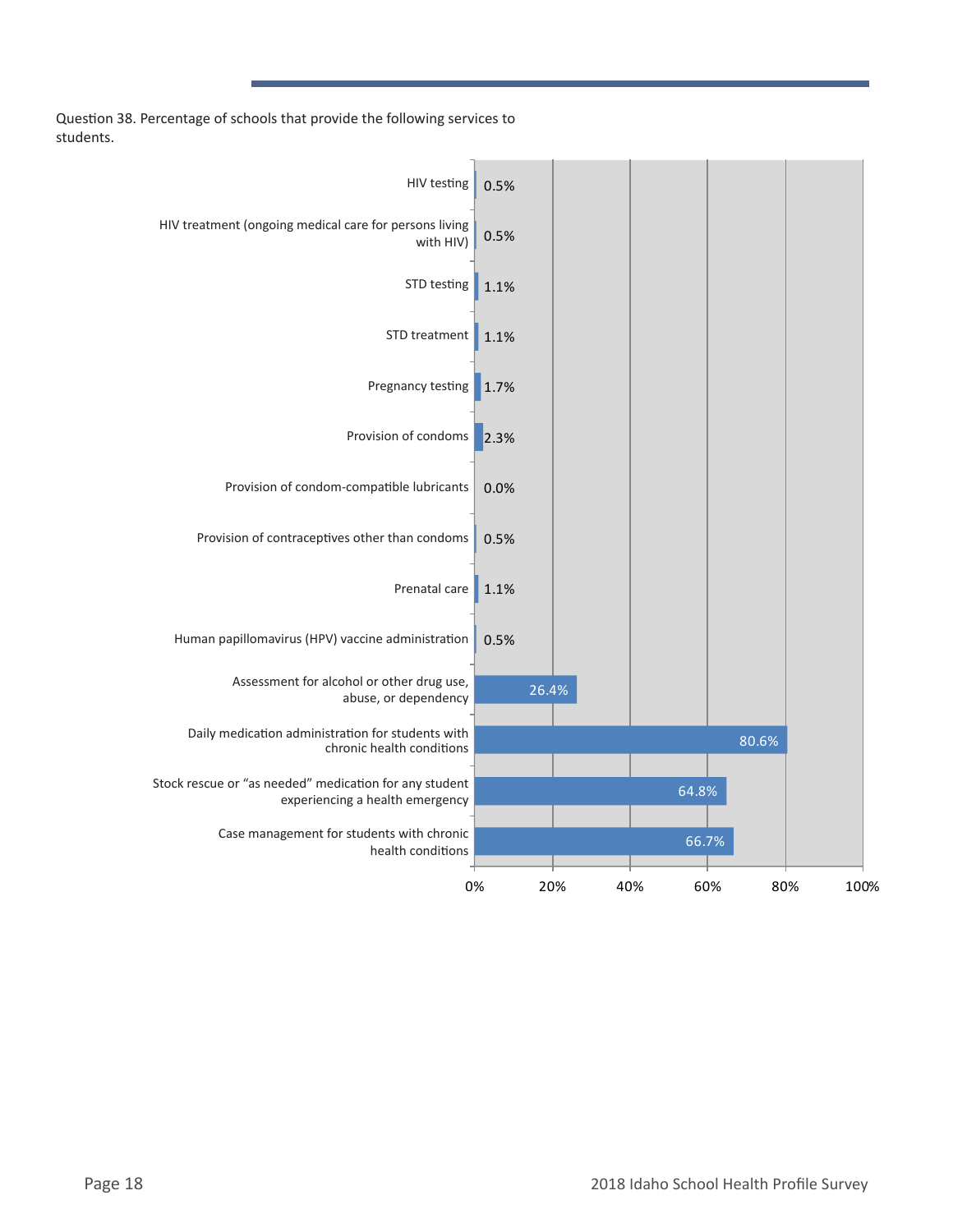Question 39. Percentage of schools that provide students with referrals to any organizations or health care professionals not on school property for the following services.



\* nPEP (non-occupational post-exposure prophylaxis for HIV--a short course of medication given within 72 hours of exposure to infectious bodily fluids from a person known to be HIV positive)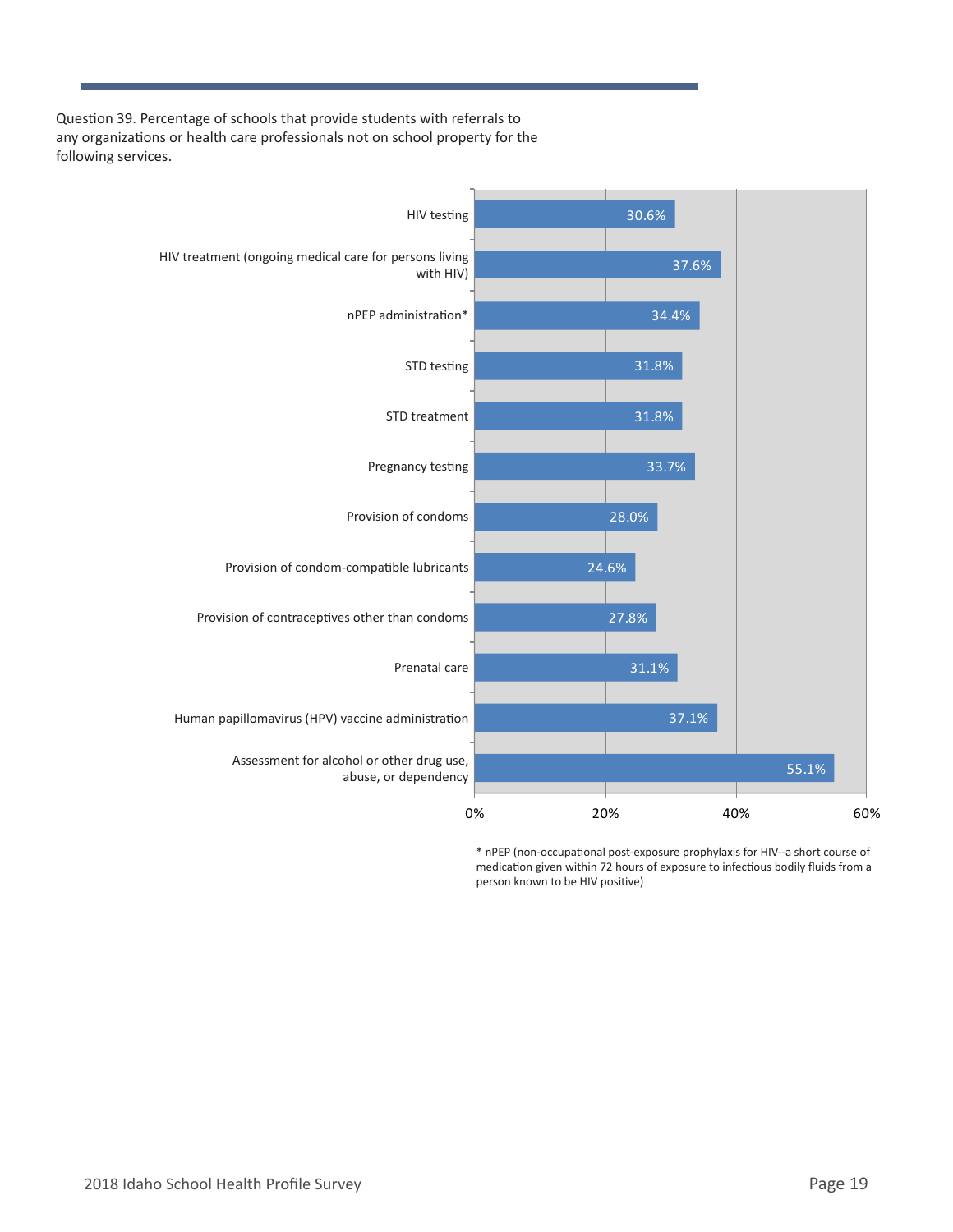Question 40. Percentage of schools that have a protocol that ensures students with a chronic condition that may require daily or emergency management (e.g., asthma, diabetes, food allergies) are enrolled in private, state, or federally funded insurance programs if eligible. (2016 result: 57.7%)



Question 41. Percentage of schools that routinely use school records to identify and track students with a current diagnosis of the following chronic conditions.



Question 42. Percentage of schools that provide referrals to any organizations or health care professionals not on school property for students diagnosed with or suspected to have the following chronic conditions.

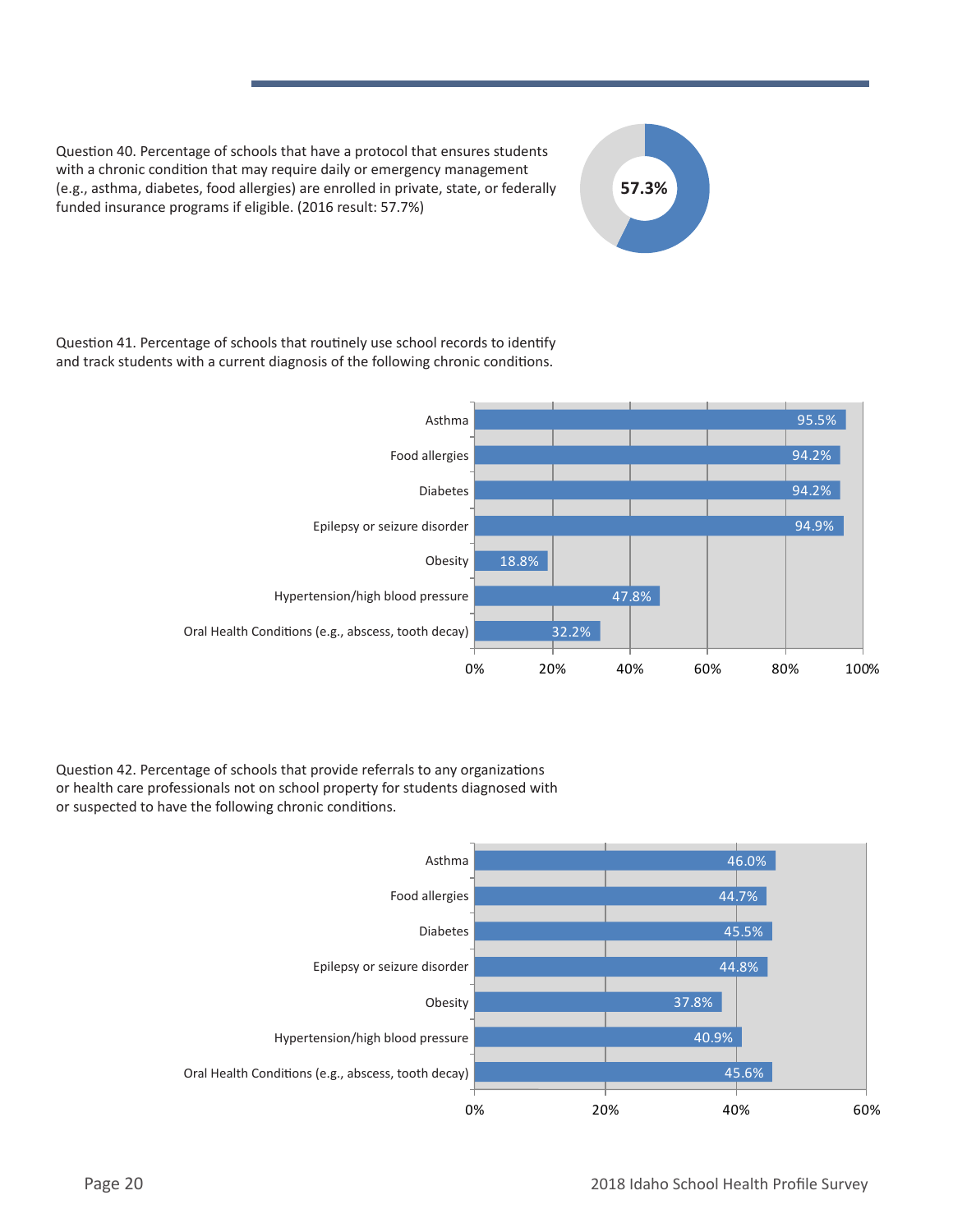Question 43. Percentage of schools with practices regarding parental consent and notification when sexual or reproductive health services are provided.



Question 44. Percentage of schools with practices regarding parental consent and notification when sexual or reproductive health services are referred.

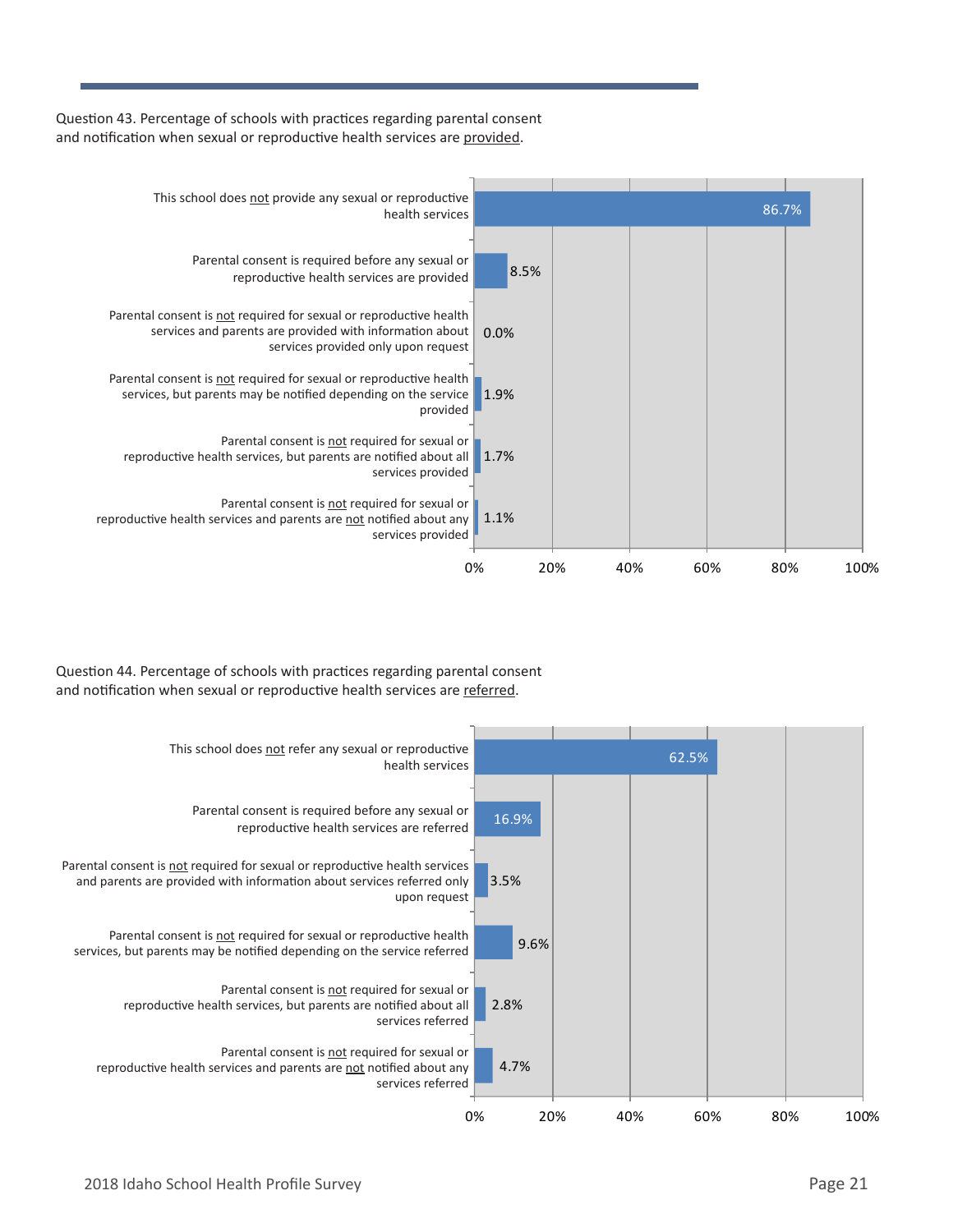Question 45. Percentage of schools that have done any of the following activities during the current school year.



Question 46. Percentage of schools that use electronic, paper, or oral communication to inform parents about school health services and programs. (2016 result: 58.2%)



Question 47. Percentage of schools that participate in a program in which family or community members serve as role models to students or mentor students, such as the Big Brothers Big Sisters program. (2016 result: 19.6%)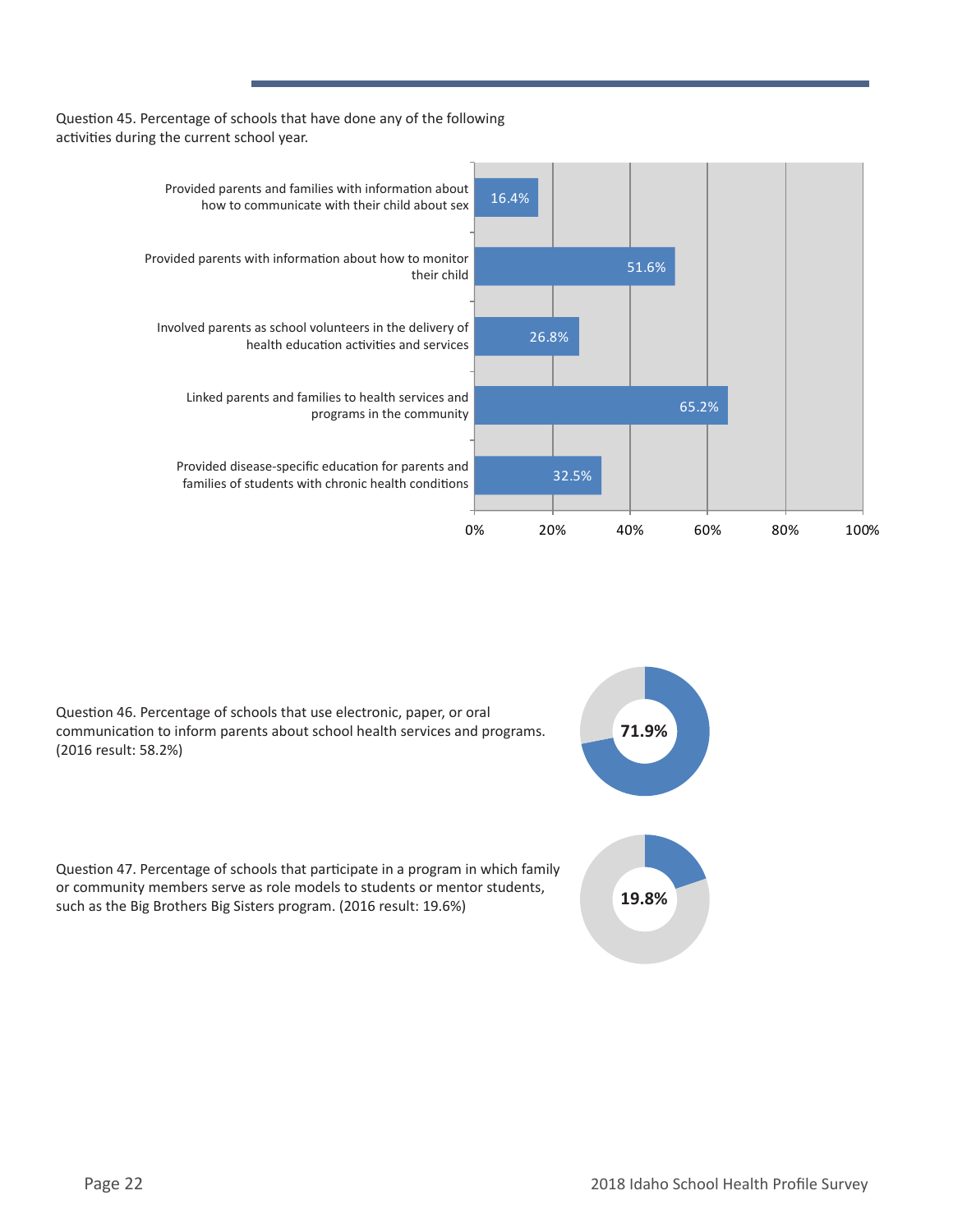# <span id="page-29-0"></span>**Other Student Services**

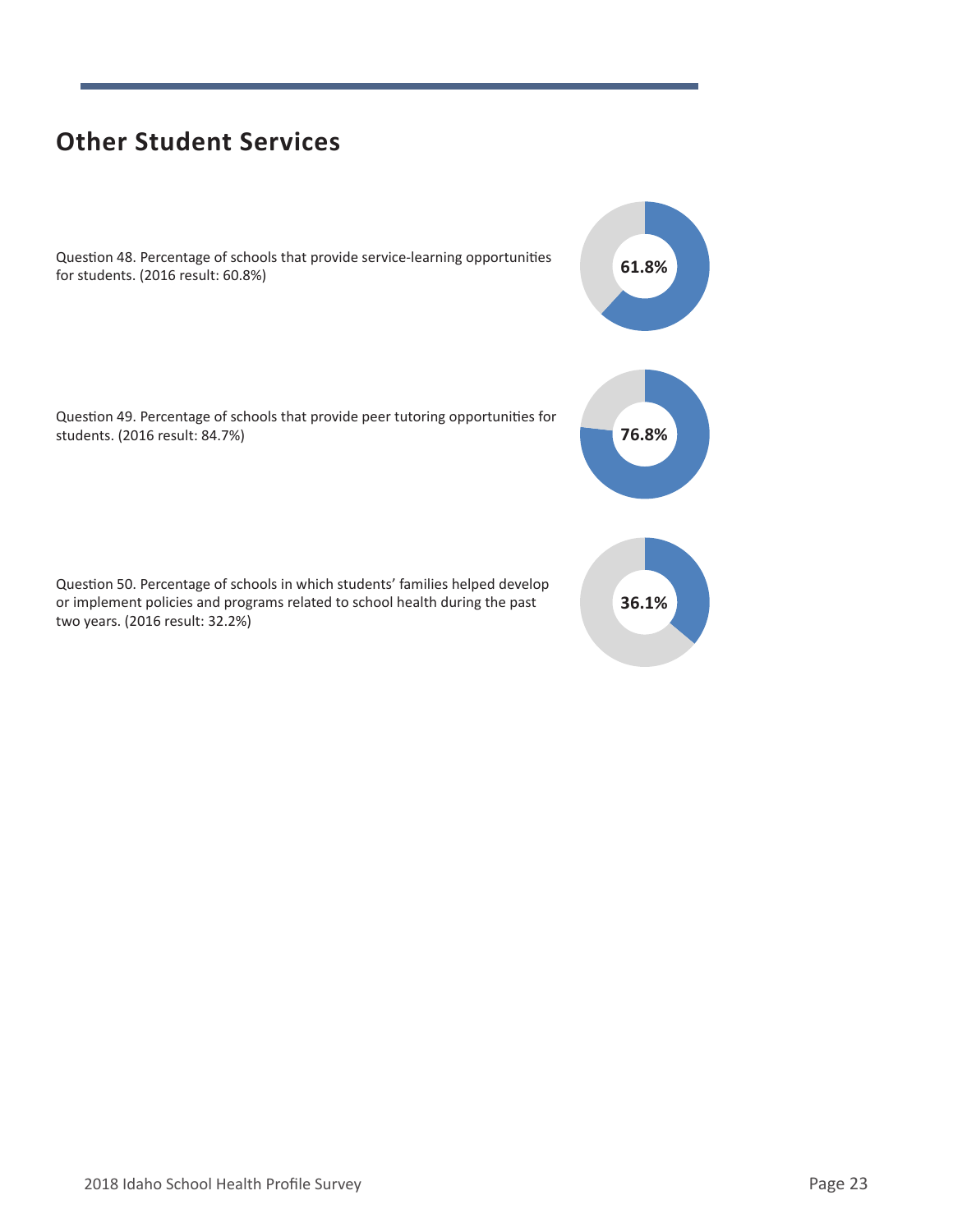This page intentionally left blank.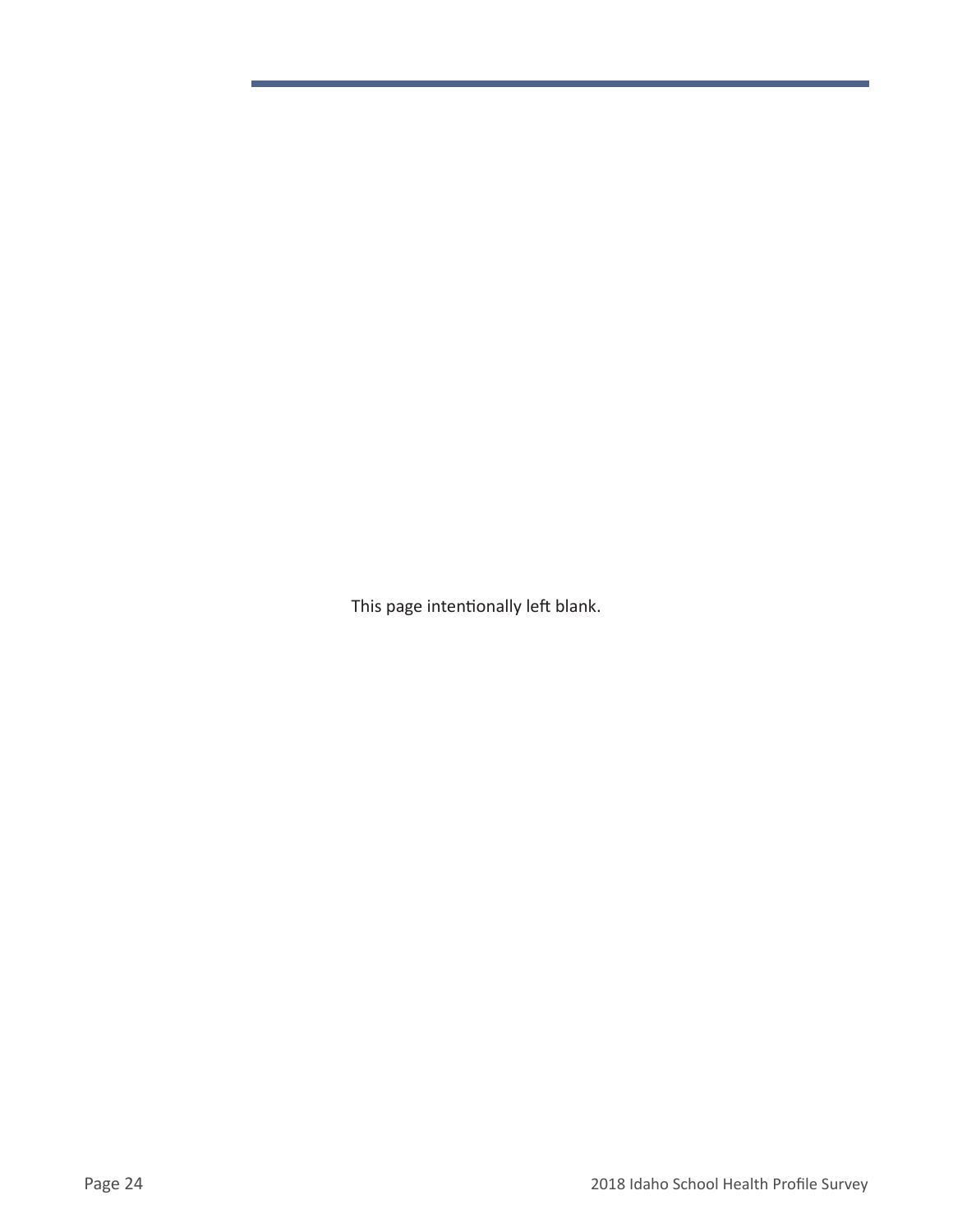# <span id="page-31-0"></span>**LEAD HEALTH EDUCATION TEACHER SURVEY RESULTS 2018 IDAHO PROFILES**

The following section summarizes results of the 2018 Profiles lead health education teacher survey by topic area. The results are for all levels of schools combined (high school, middle school, and junior/senior high schools) for each topic area. For a more detailed breakout of all results contact the Idaho State Department of Education.

*Trend Analysis -* **Selected measures include 2016 Profiles results for comparison. Additional trend analysis results are available from the Idaho State Department of Education.**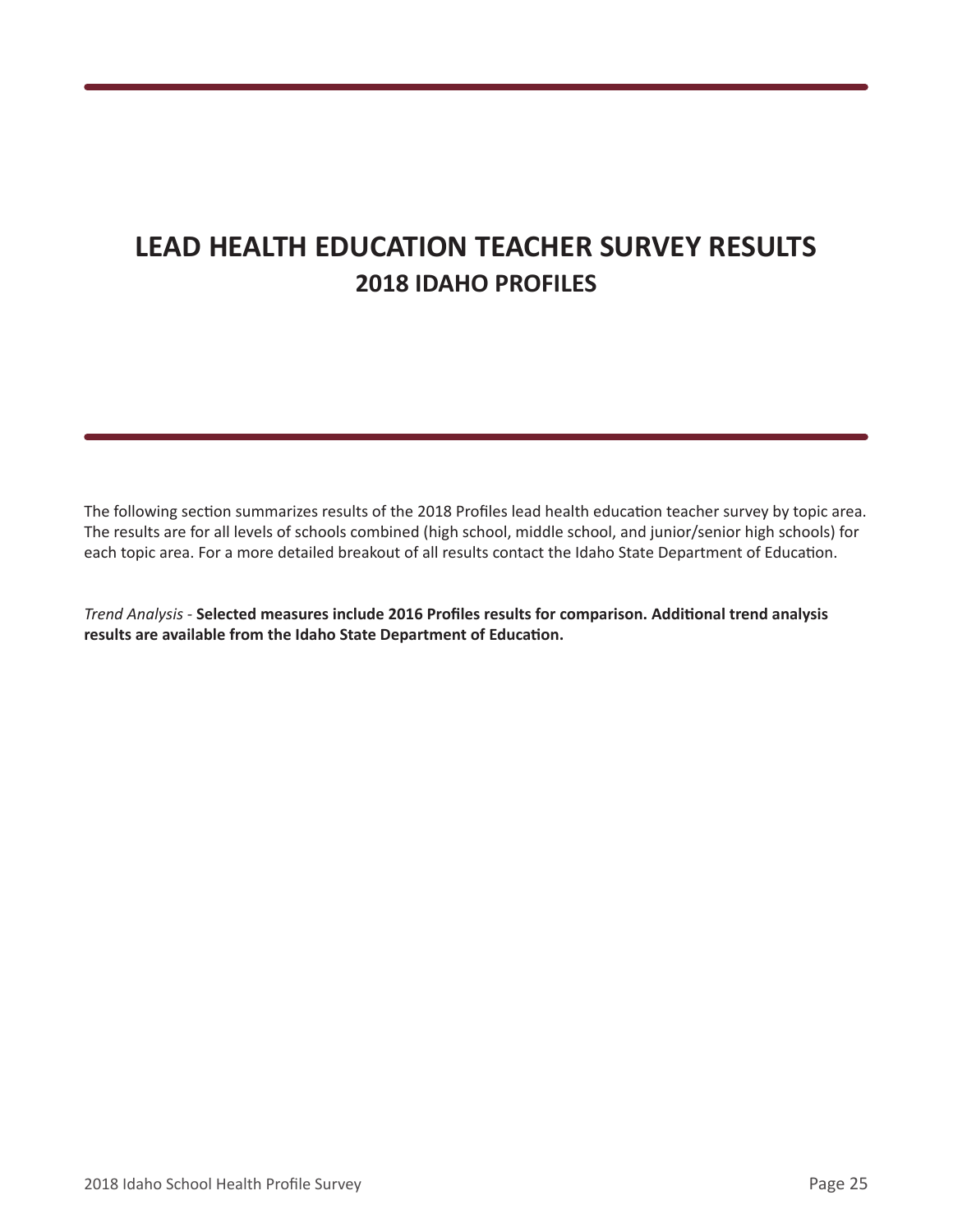# <span id="page-32-0"></span>**Required Health Education**

Question 1. Percentage of schools in which students take the following number of required health education courses in grades 6 through 12.



Question 2. Percentage of schools that taught a required health education course in each of the following grades (among schools with students in that grade).





Question 3. Percentage of schools that require students who fail a required health education course to repeat it.\* (2016 result: 76.2%)

\*Among schools in which students take one or more required health education courses in any of grades 6 through 12.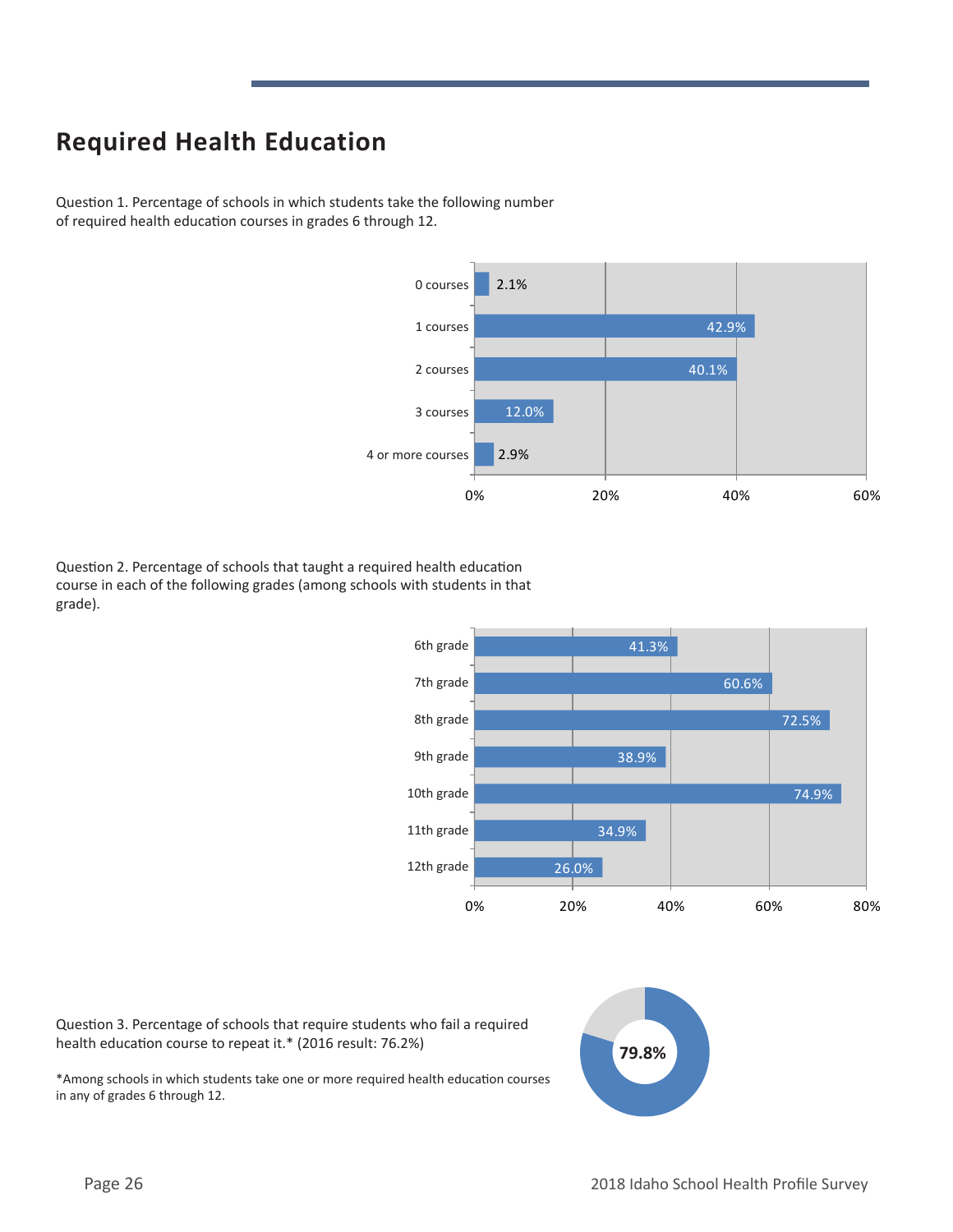# <span id="page-33-0"></span>**Health Education Curriculum**

Question 4. Percentage of schools in which those who teach health education are provided with each of the following materials.



Question 5. Percentage of schools in which the health education curriculum addresses each of the following skills.

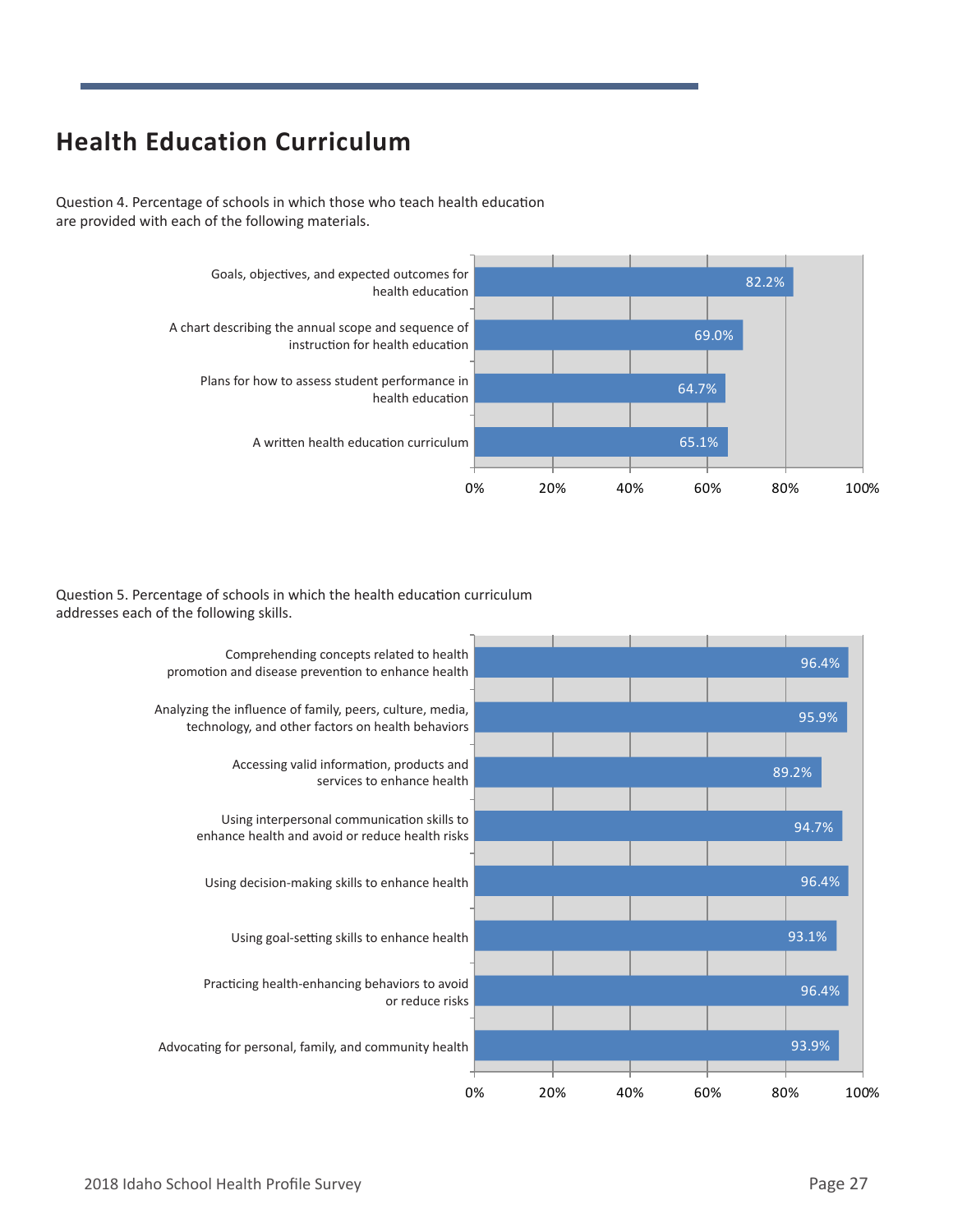Question 6. Percentage of schools in which those who teach sexual health education are provided with each of the following materials (among schools that teach sexual health education).





Question 7. Percentage of schools that provide curricula or supplementary materials that include HIV, STD, or pregnancy prevention information that is relevant to lesbian, gay, bisexual, transgender, and questioning youth. (2016 result: 36.0%)

Question 8. Percentage of schools in which health education instruction is required for students in any of grades 6 through 12. (2016 result: 94.7%)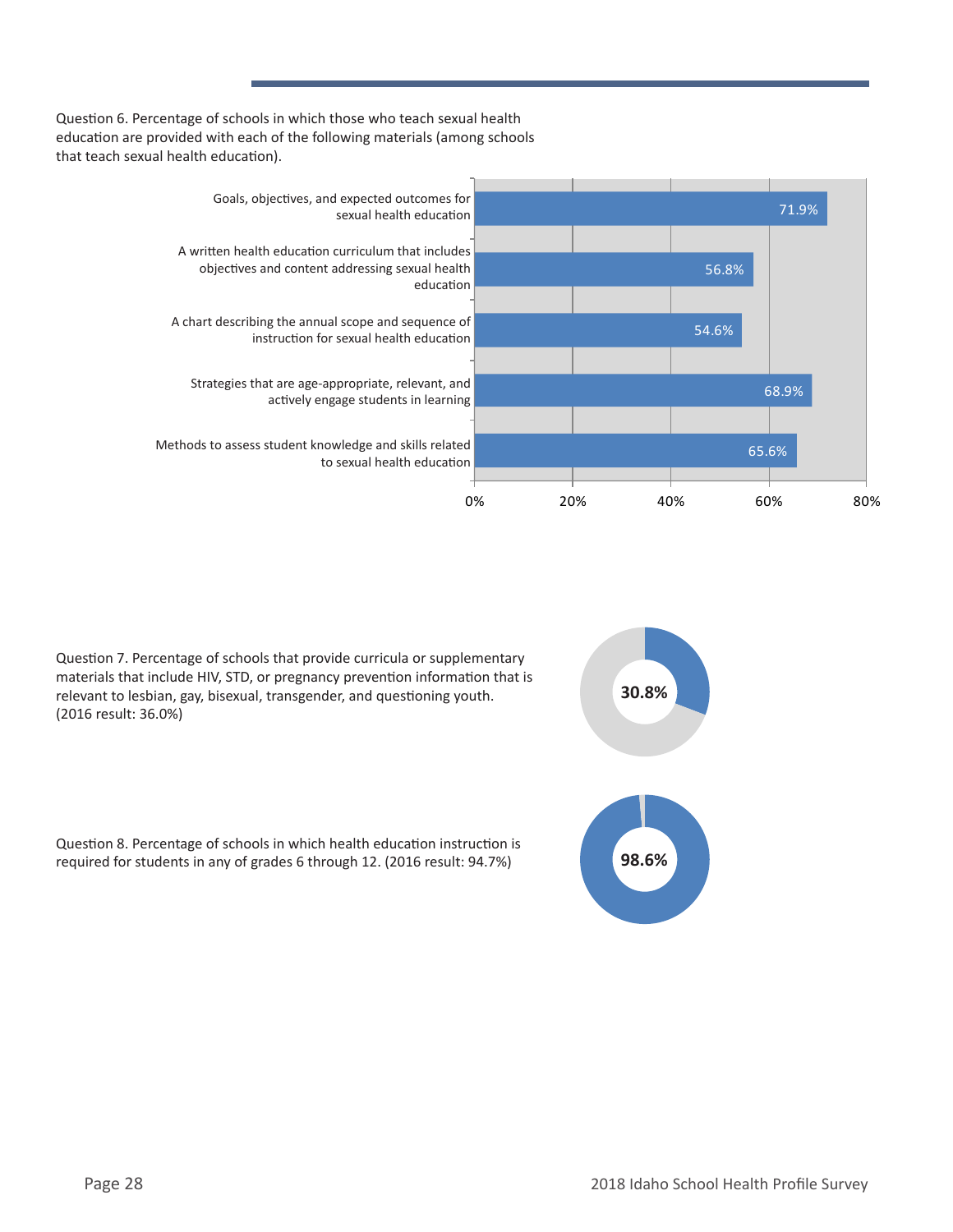Question 9. Percentage of schools in which teachers tried to increase student knowledge on each of the following topics in a required course in any of grades 6 through 12 during the current school year.

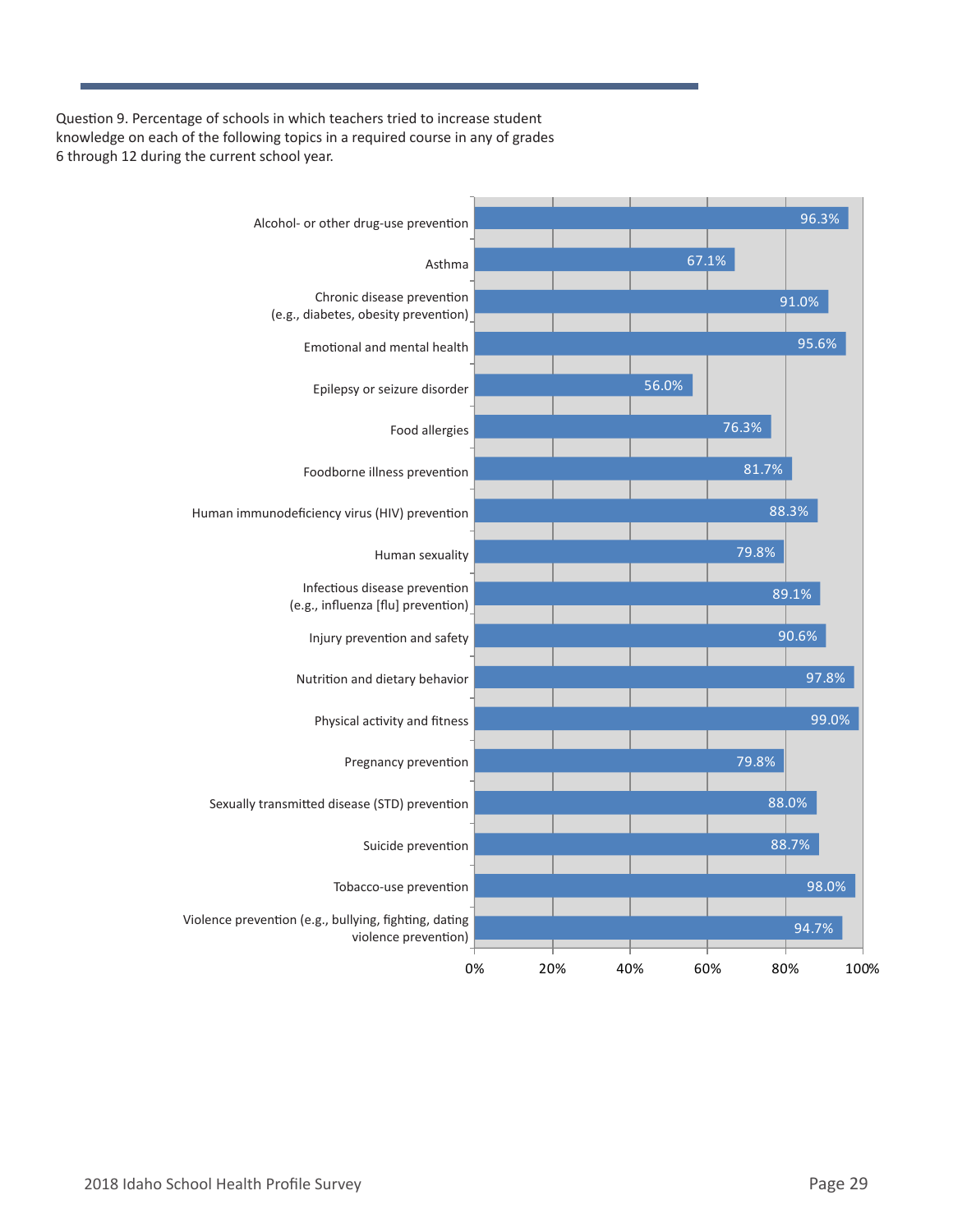# <span id="page-36-0"></span>**Tobacco-Use Prevention**

Question 10. Percentage of schools in which teachers taught each of the following tobacco-use prevention topics in a required course for students in any of grades 6 through 12 during the current school year.

| Identifying tobacco products and the harmful<br>substances they contain                                |    |     |       |       | 95.2%       |
|--------------------------------------------------------------------------------------------------------|----|-----|-------|-------|-------------|
| Identifying short- and long-term health<br>consequences of tobacco use                                 |    |     |       |       | 95.7%       |
| Identifying social, economic, and cosmetic<br>consequences of tobacco use                              |    |     |       |       | 94.6%       |
| Understanding the addictive nature of nicotine                                                         |    |     |       |       | 96.7%       |
| Effects of nicotine on the adolescent brain                                                            |    |     |       |       | 89.4%       |
| Effects of tobacco use on athletic performance                                                         |    |     |       |       | 89.1%       |
| Effects of second-hand smoke and benefits of a<br>smoke-free environment                               |    |     |       |       | 94.1%       |
| Understanding the social influences on tobacco use,<br>including media, family, peers, and culture     |    |     |       |       | 95.5%       |
| Identifying reasons why students do and do not<br>use tobacco                                          |    |     |       |       | 93.9%       |
| Making accurate assessments of how many peers<br>use tobacco                                           |    |     |       | 79.5% |             |
| Using interpersonal communication skills to avoid tobacco use<br>(e.g., refusal skills, assertiveness) |    |     |       |       | 93.1%       |
| Using goal-setting and decision-making skills related to<br>not using tobacco                          |    |     |       | 82.4% |             |
| Finding valid information and services related to tobacco-<br>use prevention and cessation             |    |     |       | 83.5% |             |
| Supporting others who abstain from or want to quit<br>using tobacco                                    |    |     |       | 83.3% |             |
| Identifying harmful effects of tobacco use on fetal<br>development                                     |    |     |       |       | 88.1%       |
| Relationship between using tobacco and alcohol<br>or other drugs                                       |    |     |       |       | 95.3%       |
| How addiction to tobacco use can be treated                                                            |    |     |       | 85.3% |             |
| Understanding school policies and community laws related to<br>the sale and use of tobacco products    |    |     |       |       | 90.0%       |
| Benefits of tobacco cessation programs                                                                 |    |     |       | 76.0% |             |
| Schools that taught all 19 tobacco-use topics                                                          |    |     | 57.1% |       |             |
|                                                                                                        | 0% | 20% | 40%   | 60%   | 80%<br>100% |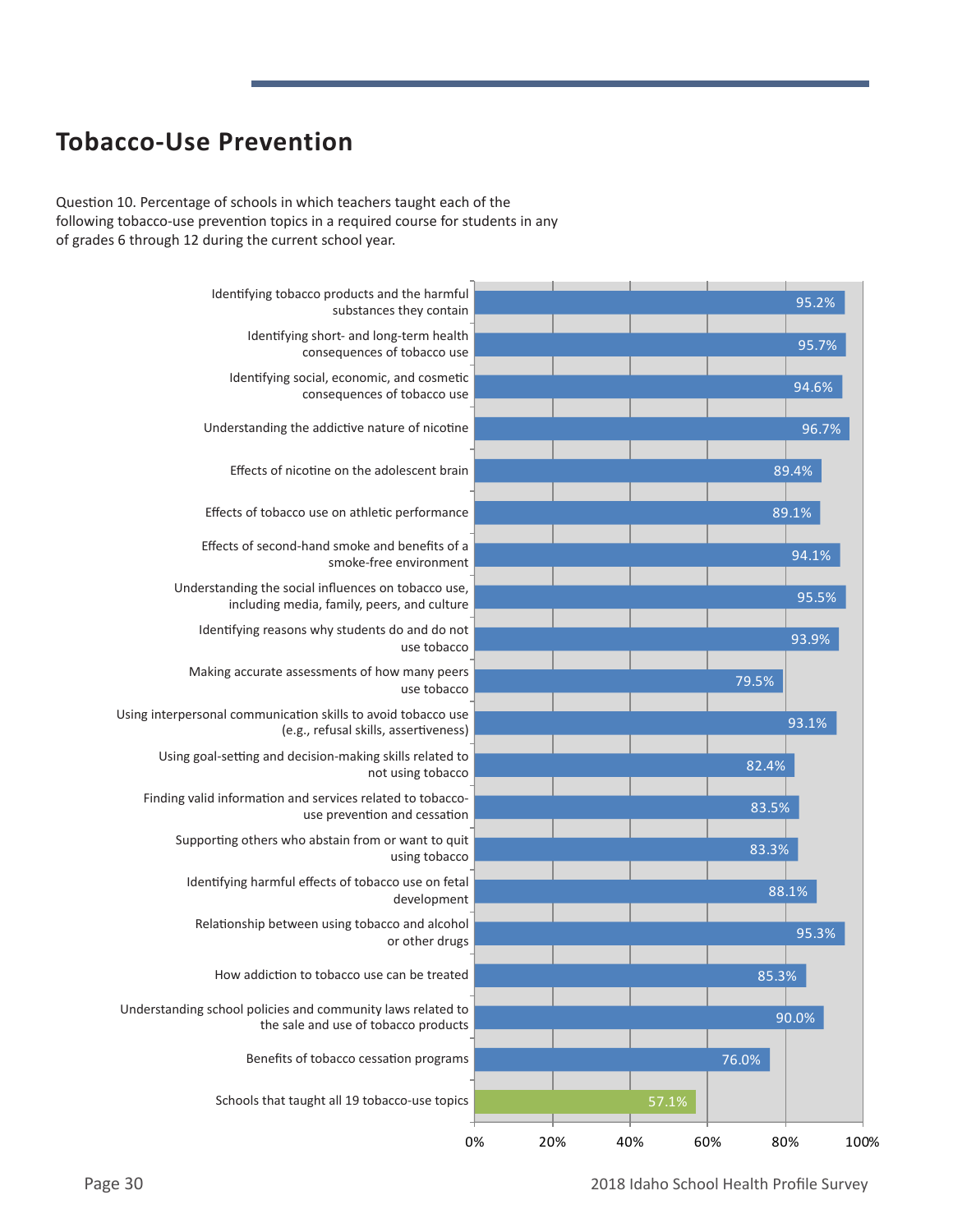# <span id="page-37-0"></span>**HIV, STD, or Pregnancy Prevention - Grades 6-8**

Question 11 (grades 6-8). Percentage of schools in which teachers taught each of the following HIV, STD, or pregnancy prevention topics in a required course in any of grades 6, 7, or 8 during the current school year.

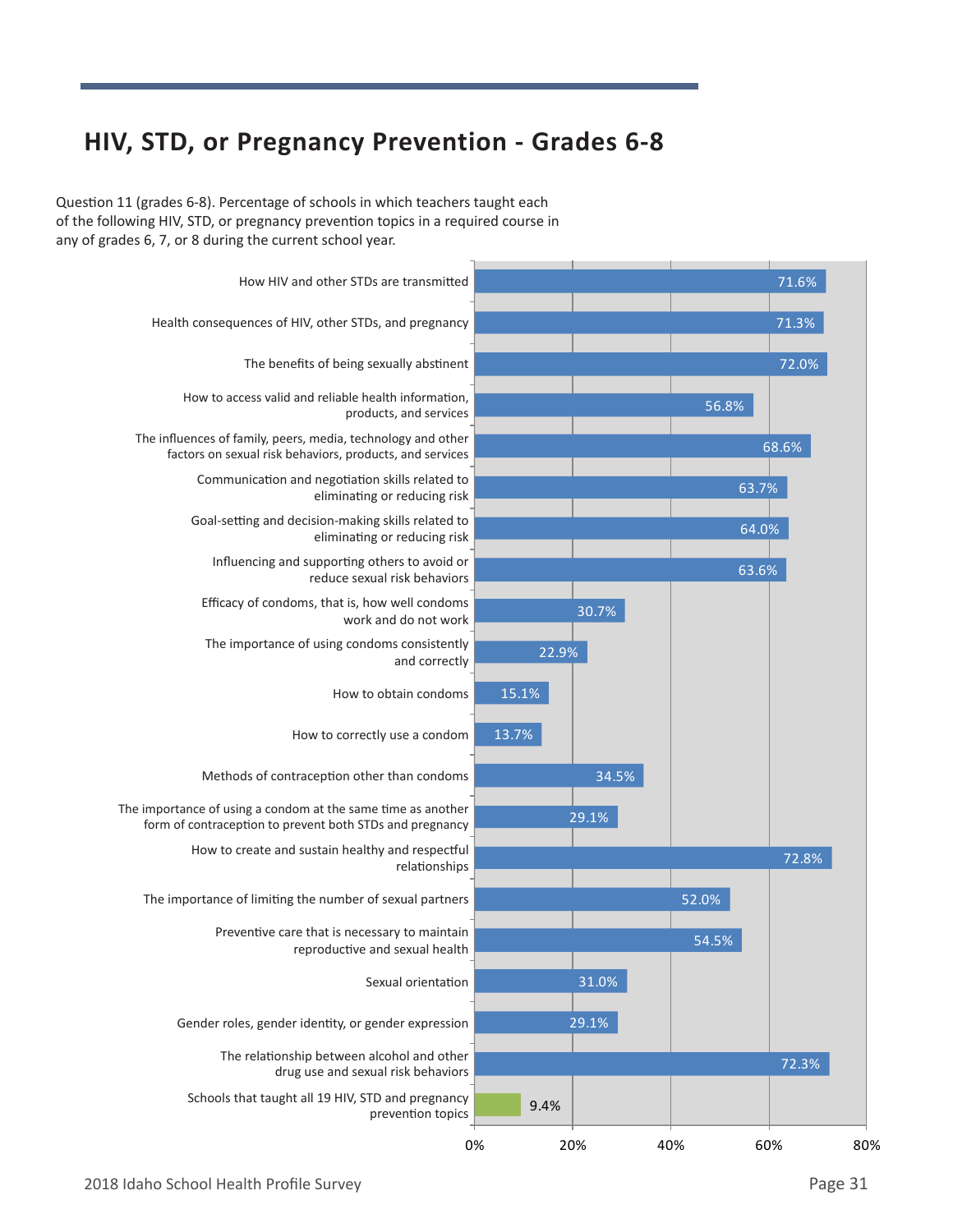Question 12 (grades 6-8). Percentage of schools in which teachers assessed the ability of students to do each of the following in a required course for students in any of grades 6, 7, or 8 during the current school year.

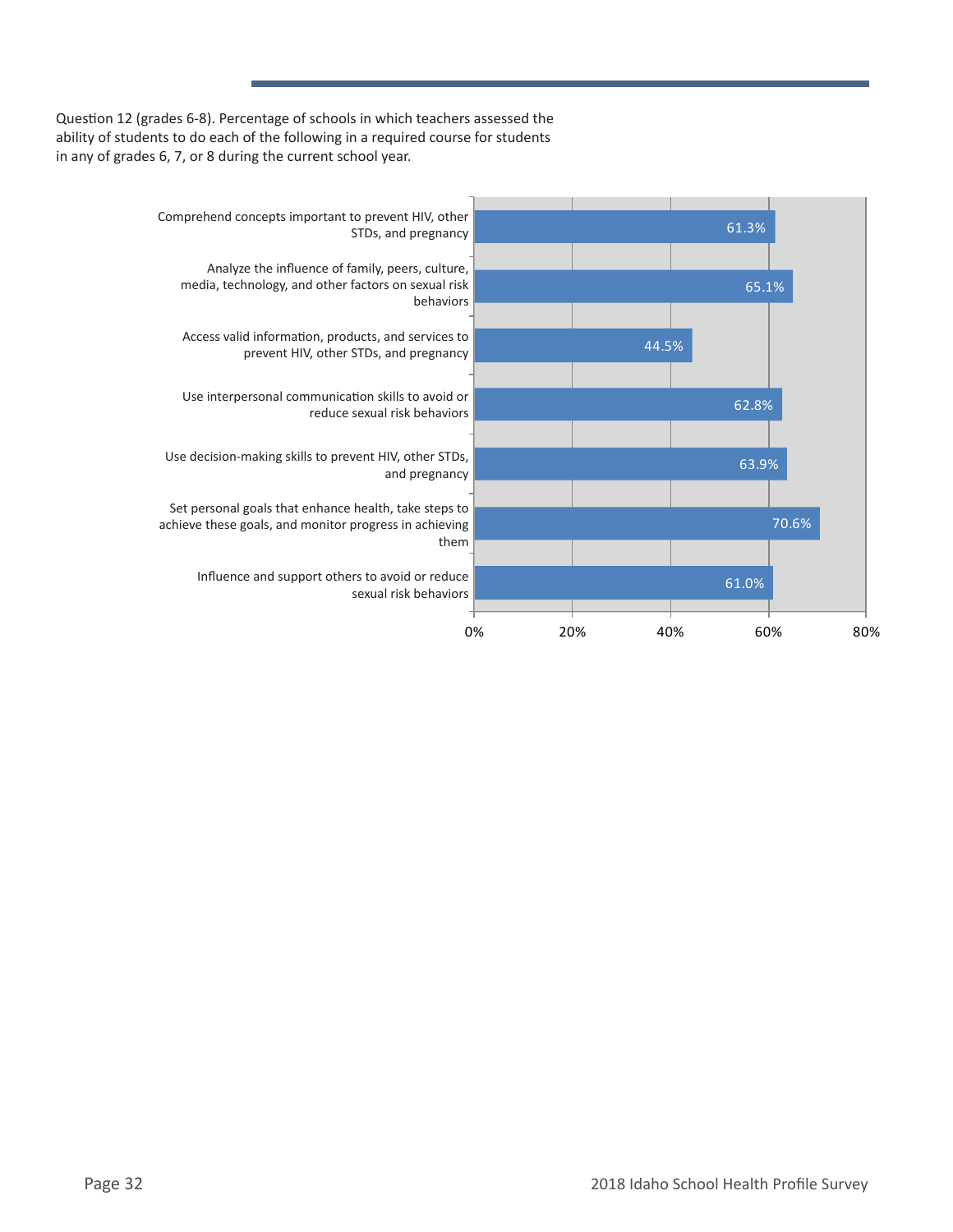### <span id="page-39-0"></span>**HIV, STD, or Pregnancy Prevention - Grades 9-12**

Question 11 (grades 9-12). Percentage of schools in which teachers taught each of the following HIV, STD, or pregnancy prevention topics in a required course in any of grades 9, 10, 11, or 12 during the current school year.

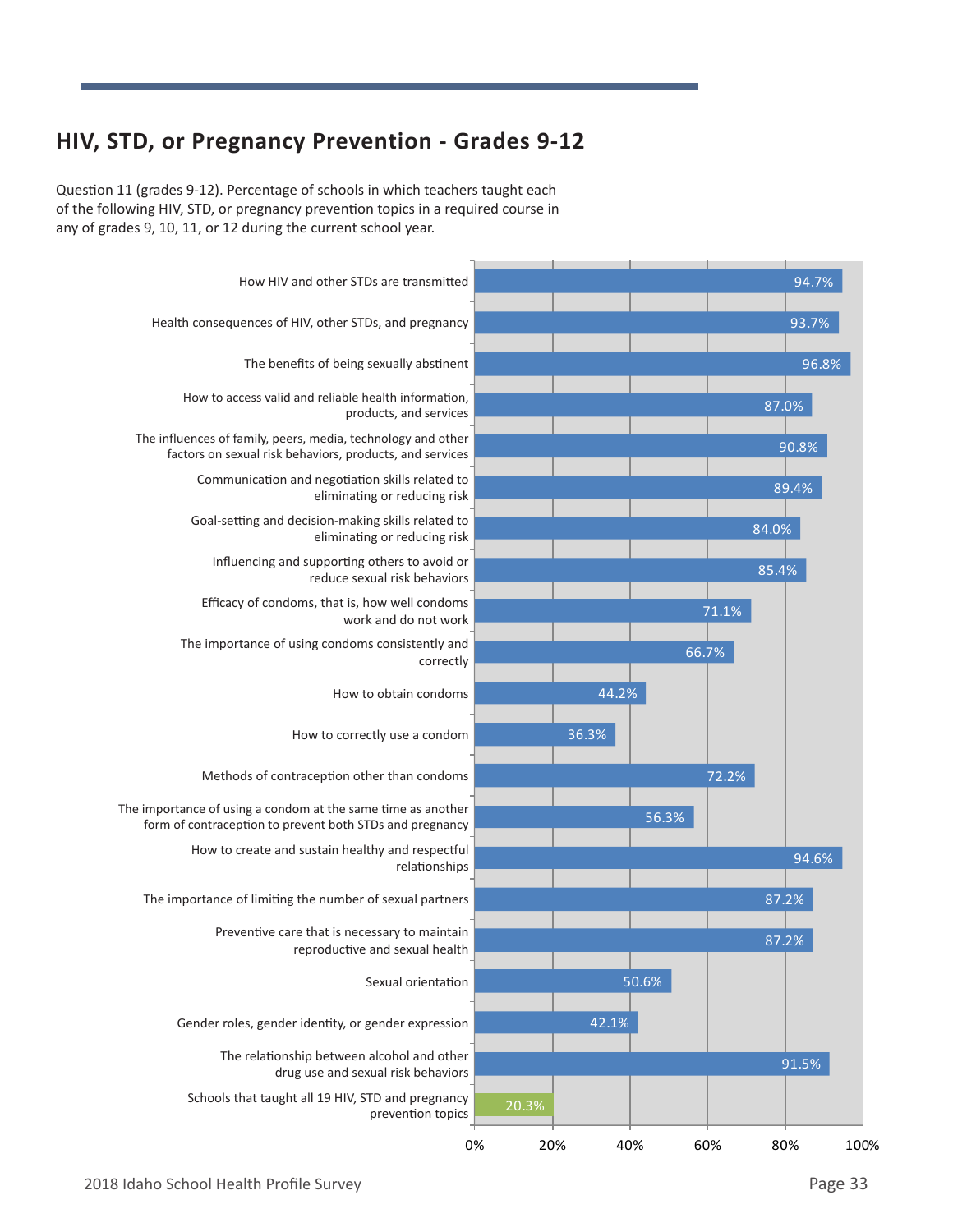<span id="page-40-0"></span>Question 12 (grades 9-12). Percentage of schools in which teachers assessed the ability of students to do each of the following in a required course for students in any of grades 9, 10, 11, or 12 during the current school year.



### **Sexual Health Preparedness**

Question 13. Percentage of schools that provide students with the opportunity to practice communication, decision-making, goal-setting, or refusal skills related to sexual health, for example through role-playing. (2016 result: N/A)

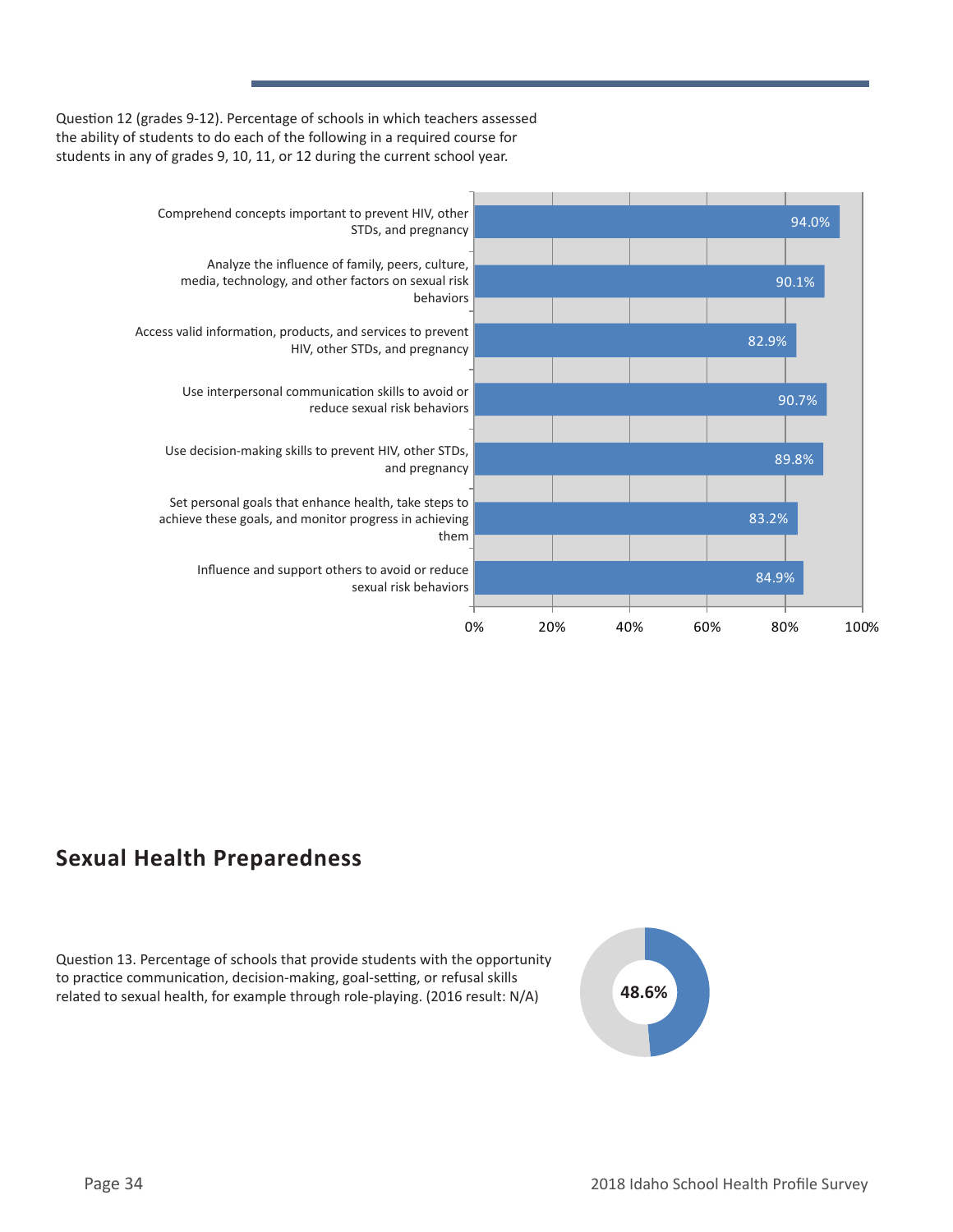# <span id="page-41-0"></span>**Nutrition and Dietary Behavior**

Question 14. Percentage of schools in which teachers taught each of the following nutrition and dietary behavior topics in a required course for students in any of grades 6 through 12 during the current school year.

|      | 96.2% |       |       |     | Benefits of healthy eating                                                             |
|------|-------|-------|-------|-----|----------------------------------------------------------------------------------------|
|      |       |       |       |     | Benefits of drinking plenty of water                                                   |
|      | 95.7% |       |       |     |                                                                                        |
|      | 96.2% |       |       |     | Benefits of eating breakfast every day                                                 |
|      |       |       |       |     | Food guidance using the current Dietary Guidelines                                     |
|      | 91.8% |       |       |     | for Americans (e.g., MyPlate)                                                          |
|      | 93.0% |       |       |     | Using food labels                                                                      |
|      | 93.7% |       |       |     | Differentiating between nutritious and non-nutritious                                  |
|      |       |       |       |     | beverages                                                                              |
|      | 95.7% |       |       |     | Balancing food intake and physical activity                                            |
|      | 95.6% |       |       |     | Eating more fruits, vegetables, and whole grain products                               |
|      |       |       |       |     |                                                                                        |
|      | 91.0% |       |       |     | Choosing foods and snacks that are low in solid fat<br>(i.e., saturated and trans fat) |
|      | 92.5% |       |       |     | Choosing foods, snacks, and beverages that are low in                                  |
|      |       |       |       |     | added sugars                                                                           |
|      | 89.2% |       |       |     | Choosing foods and snacks that are low in sodium                                       |
|      | 88.8% |       |       |     | Eating a variety of foods that are high in calcium                                     |
|      |       |       |       |     |                                                                                        |
|      | 88.0% |       |       |     | Eating a variety of foods that are high in iron                                        |
|      | 85.4% |       |       |     | Food safety                                                                            |
|      |       |       |       |     |                                                                                        |
|      | 87.5% |       |       |     | Preparing healthy meals and snacks                                                     |
|      | 93.5% |       |       |     | Risks of unhealthy weight control practices                                            |
|      |       |       |       |     |                                                                                        |
|      | 91.9% |       |       |     | Accepting body size differences                                                        |
|      | 92.7% |       |       |     | Signs, symptoms, and treatment for eating disorders                                    |
|      | 91.8% |       |       |     |                                                                                        |
|      |       |       |       |     | Relationship between diet and chronic diseases                                         |
|      | 82.8% |       |       |     | Assessing body mass index (BMI)                                                        |
|      | 89.5% |       |       |     | The influence of the media on dietary behaviors                                        |
|      |       |       |       |     | Food production, including how food is grown,                                          |
|      |       | 71.2% |       |     | harvested, processed, packaged, and transported                                        |
|      |       |       | 55.4% |     | Percentage of schools that taught all 22 nutrition and                                 |
|      |       |       |       |     | dietary behavior topics                                                                |
| 100% | 80%   | 60%   | 40%   | 20% | 0%                                                                                     |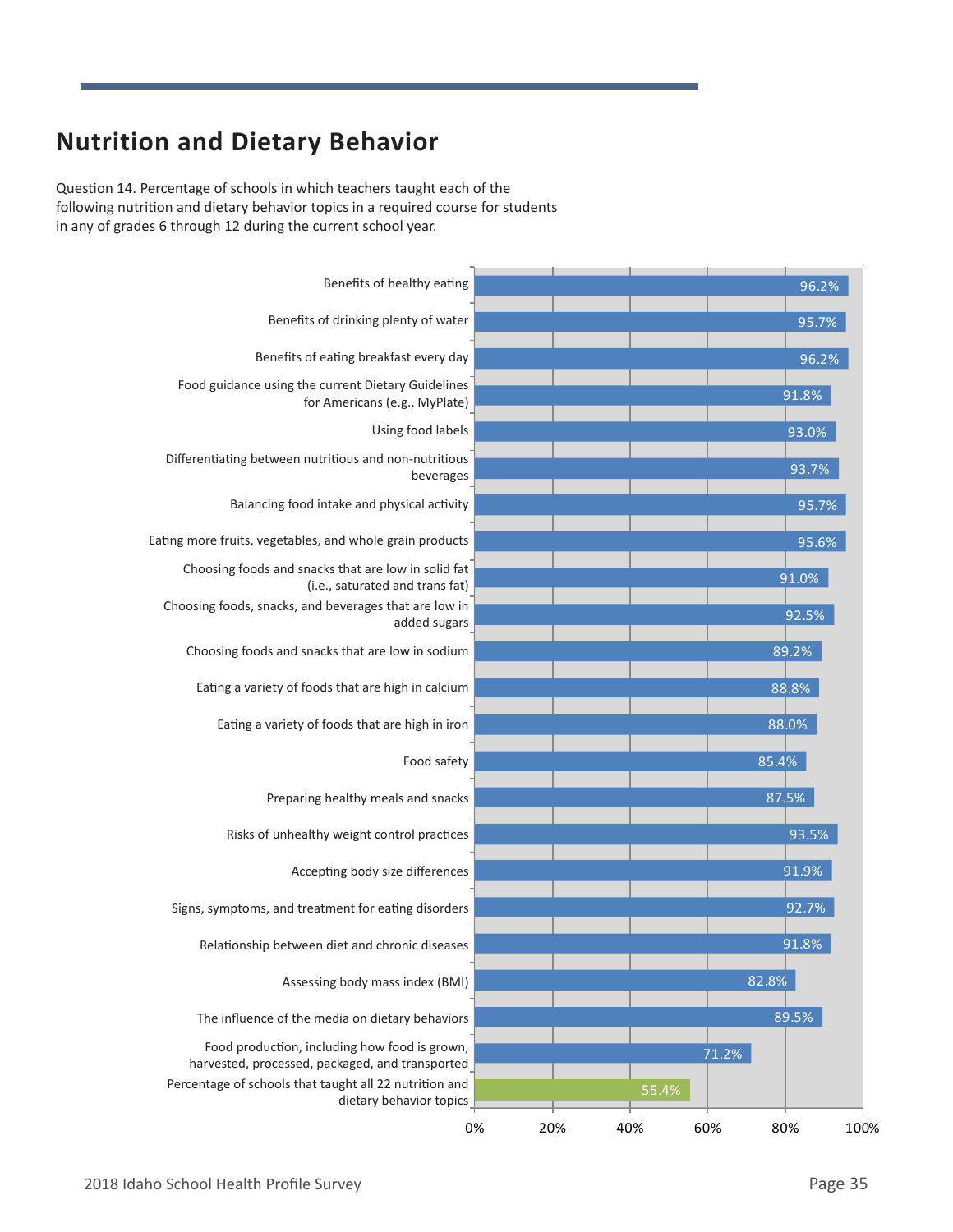# <span id="page-42-0"></span>**Physical Activity**

Question 15. Percentage of schools in which teachers taught each of the following physical activity topics in a required course for students in any of grades 6 through 12 during the current school year.

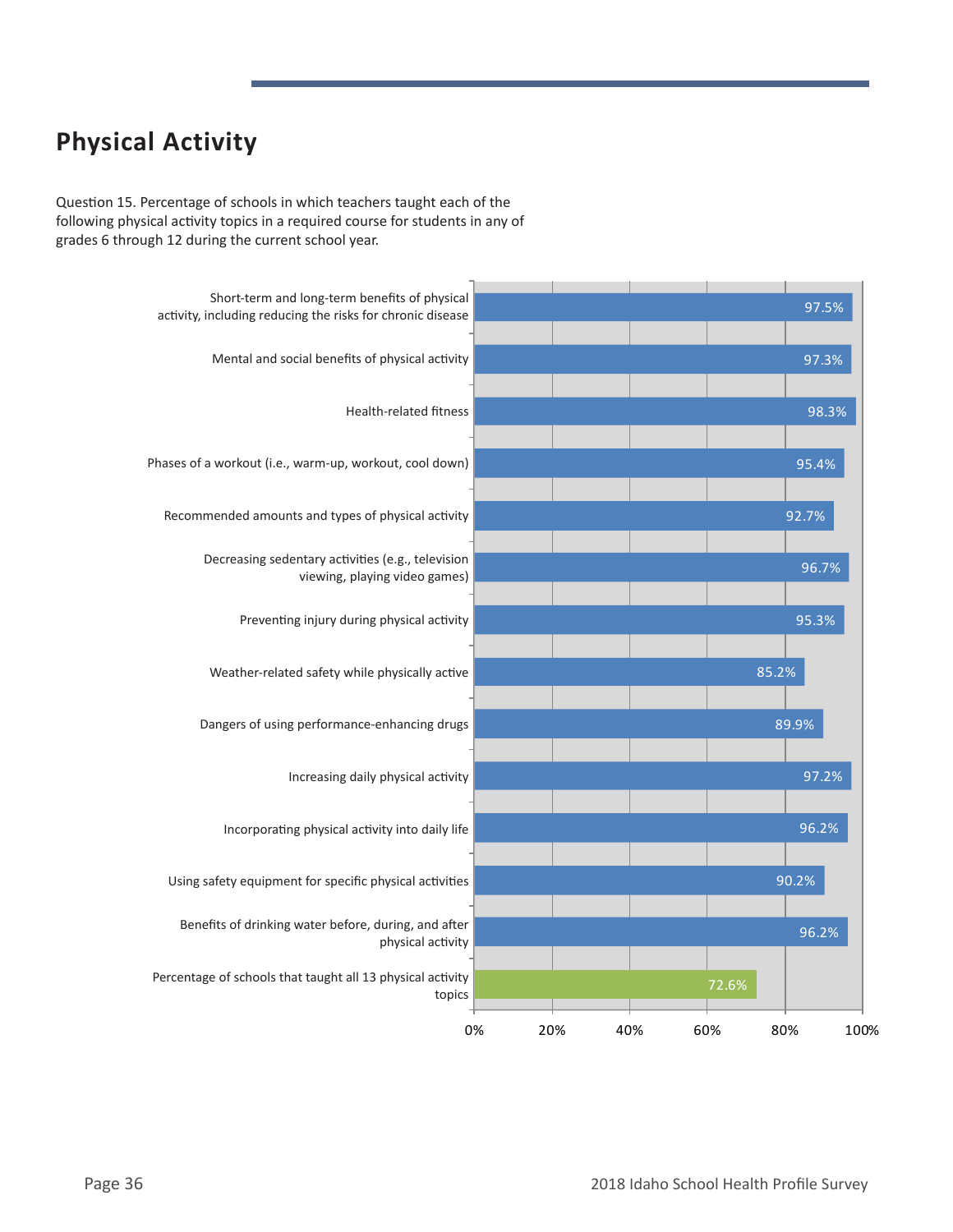# <span id="page-43-0"></span>**Collaboration**

Question 16. Percentage of schools in which health education staff worked with the following groups on health education activities during the current school year.

![](_page_43_Figure_2.jpeg)

Question 17. Percentage of schools that provided parents and families with health information designed to increase parent and family knowledge of the following topics during the current school year:

![](_page_43_Figure_4.jpeg)

![](_page_43_Picture_5.jpeg)

Question 18. Percentage of schools in which teachers have given students homework assignments or health education activities to do at home with their parents during the current school year. (2016 result: 59.3%)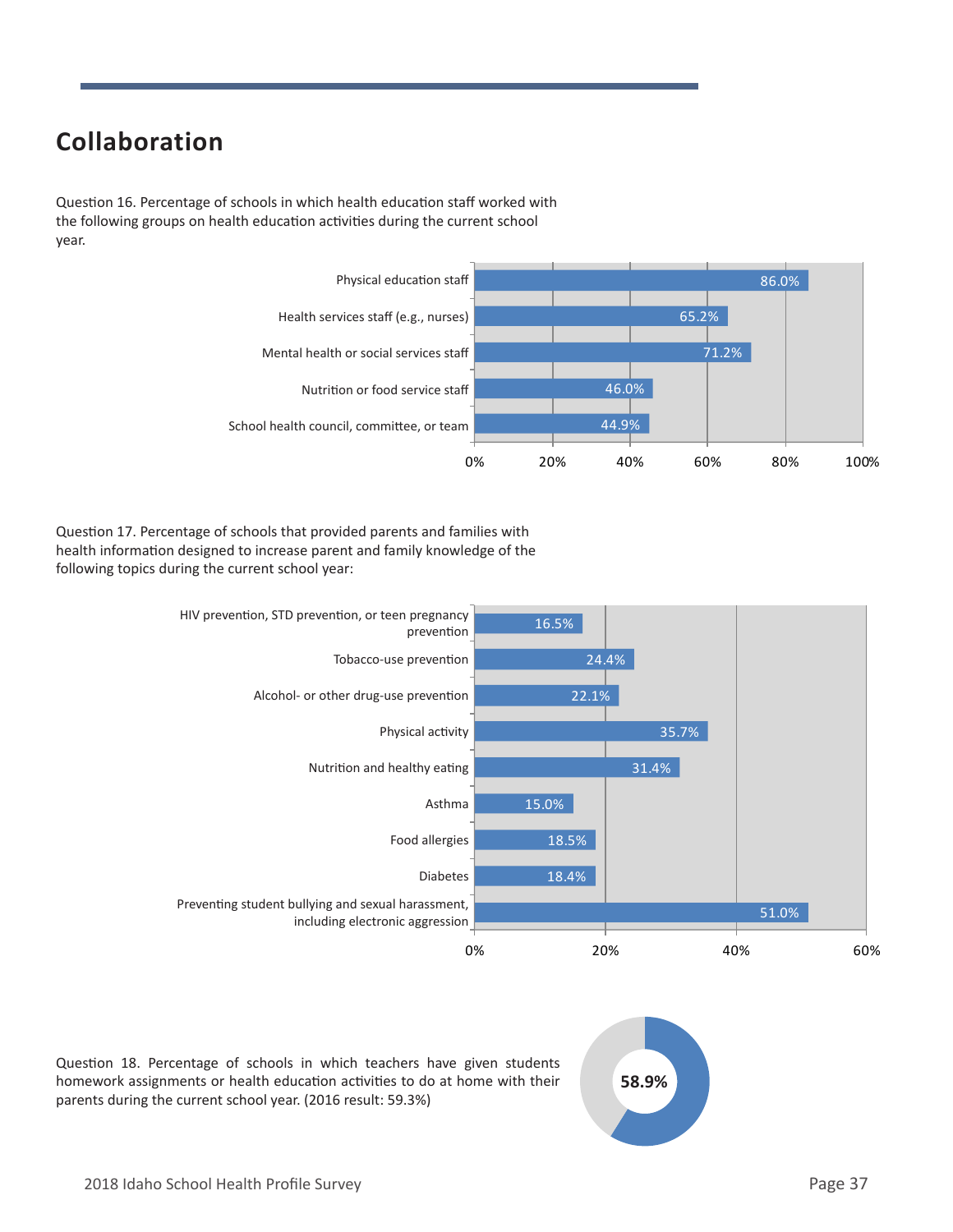# <span id="page-44-0"></span>**Professional Development**

Question 19. Percentage of schools in which the lead health education teacher received professional development (e.g., workshops, conferences, continuing education, or any other kind of in-service) on each of the following topics during the past two years.

![](_page_44_Figure_2.jpeg)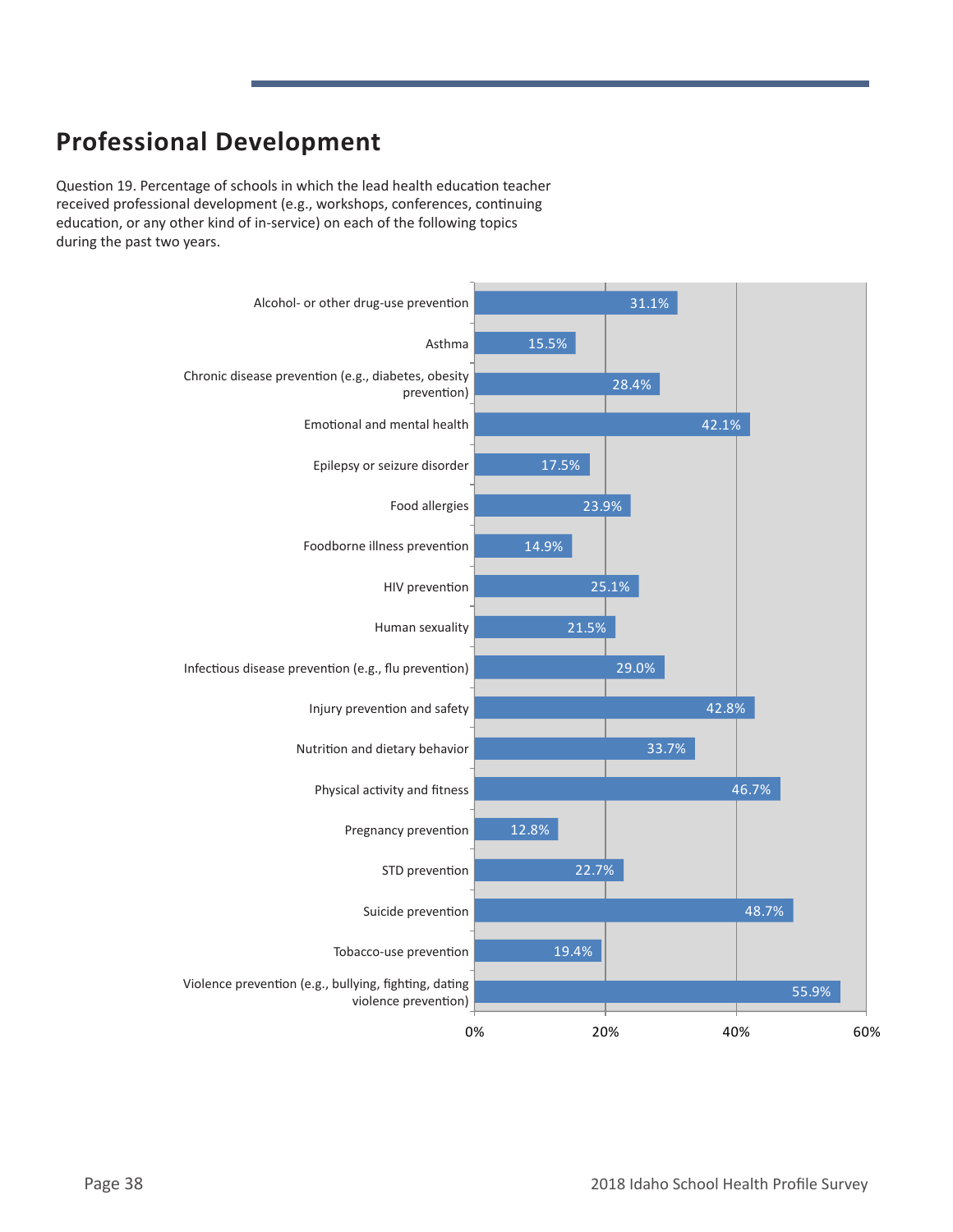Question 20. Percentage of schools in which the lead health education teacher received professional development (e.g., workshops, conferences, continuing education, or any other kind of in-service) on each of the following topics during the past two years.

![](_page_45_Figure_1.jpeg)

Question 21. Percentage of schools in which the lead health education teacher received professional development on each of the following topics related to teaching sexual health education during the past two years.

![](_page_45_Figure_3.jpeg)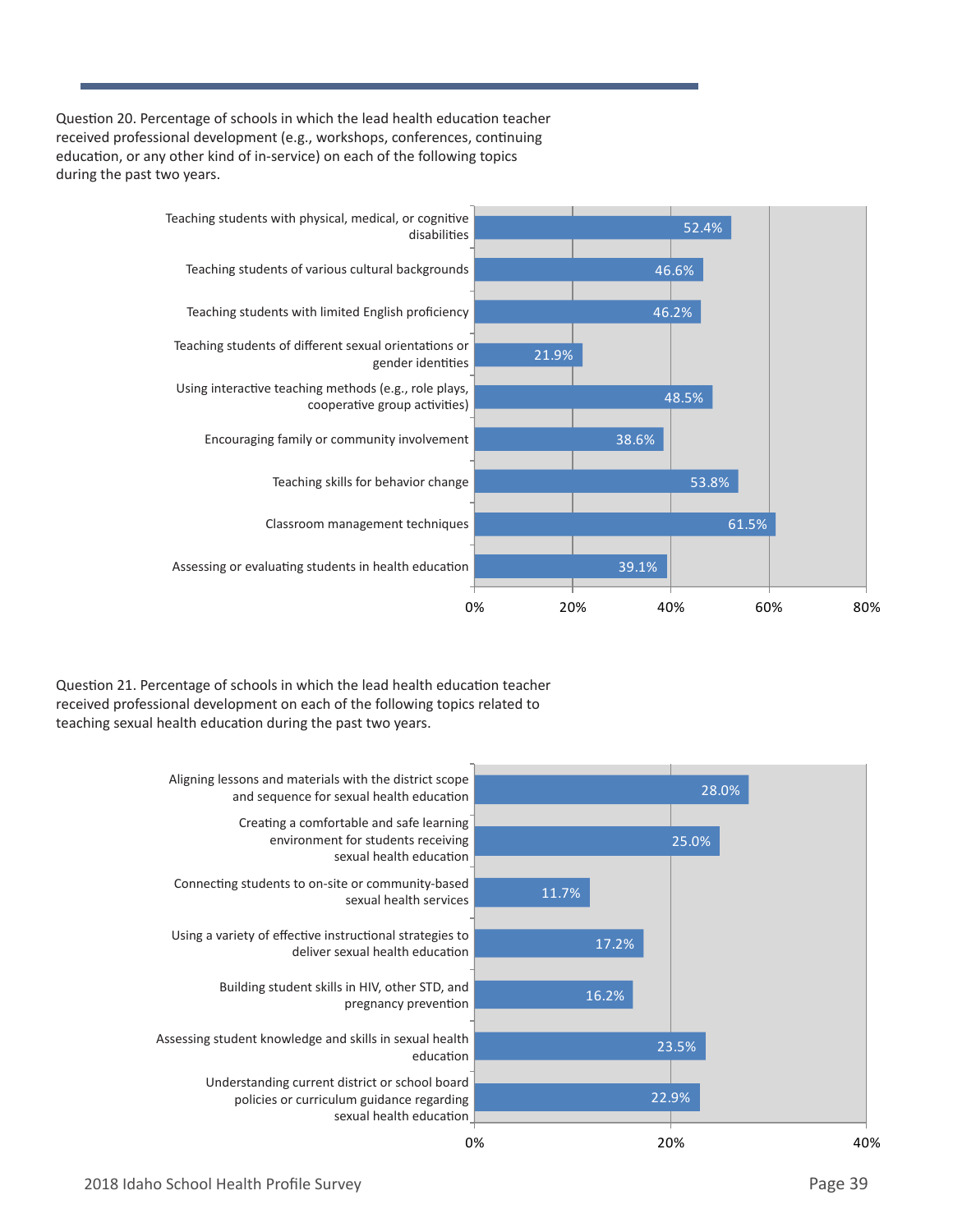![](_page_46_Figure_0.jpeg)

Question 22. Percentage of schools in which the lead health education teacher would like to receive professional development on each of the following topics.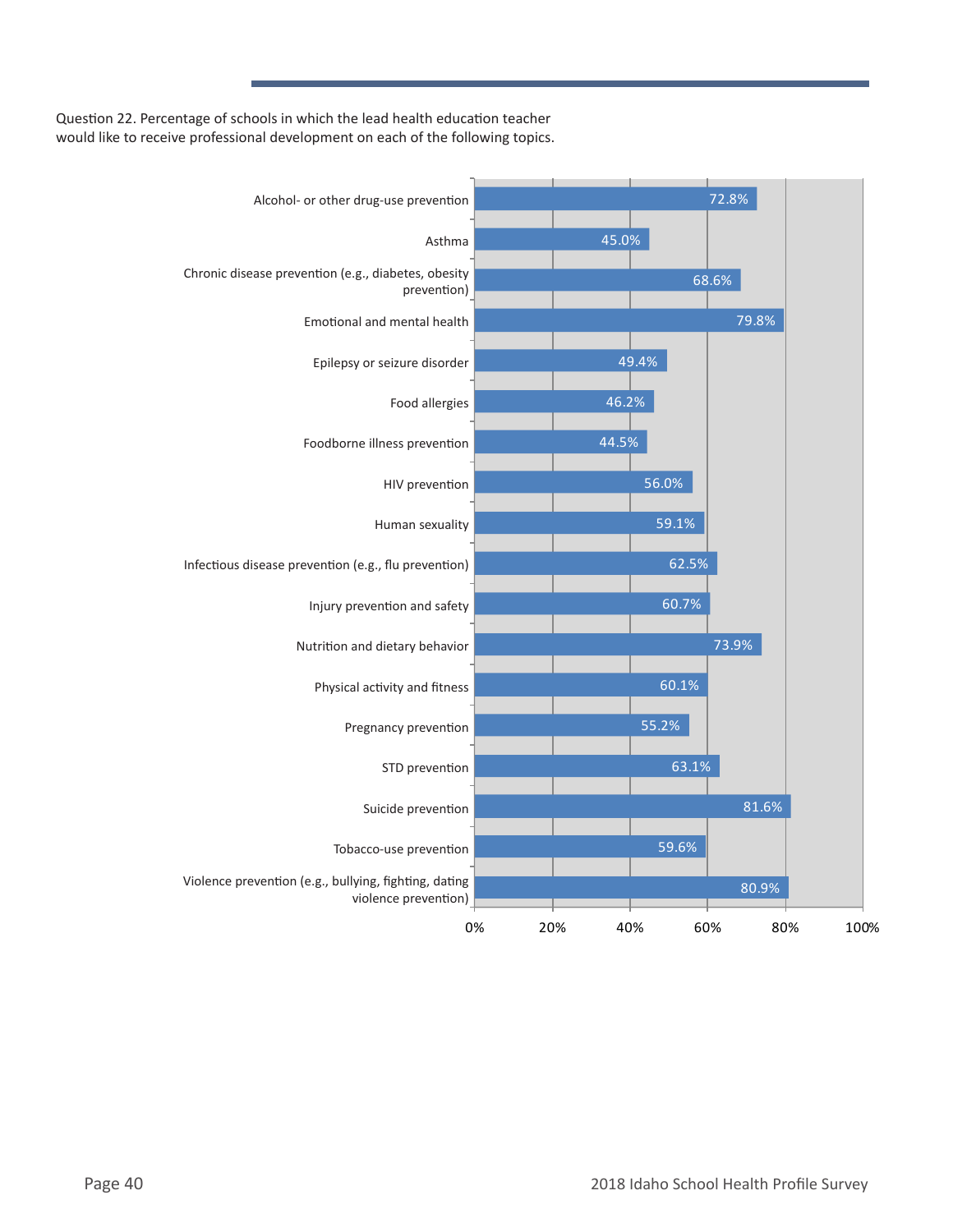Question 23. Percentage of schools in which the lead health education teacher would like to receive professional development on each of the following topics.

![](_page_47_Figure_1.jpeg)

Question 24. Percentage of schools in which the lead health education teacher would like to receive professional development on each of the following topics related to teaching sexual health education.

![](_page_47_Figure_3.jpeg)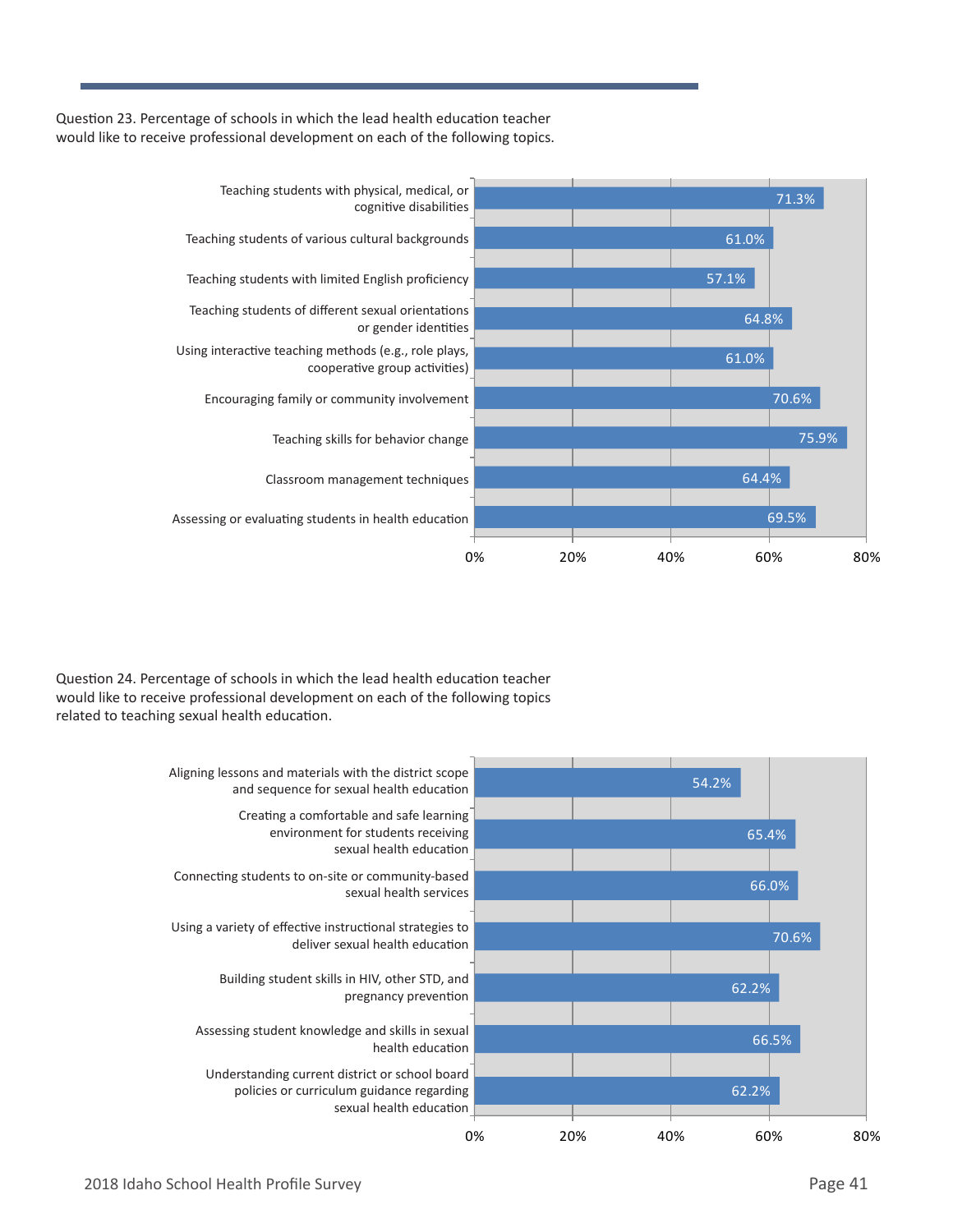# <span id="page-48-0"></span>**Professional Development**

Question 25. Percentage of schools in which the major emphasis of the lead health education teacher's professional preparation was on the following:

![](_page_48_Figure_2.jpeg)

![](_page_48_Figure_3.jpeg)

Question 26. Percentage of schools in which the lead health education teacher is certified, licensed, or endorsed by the state to teach health education in middle school or high school. (2016 result: 86.6%)